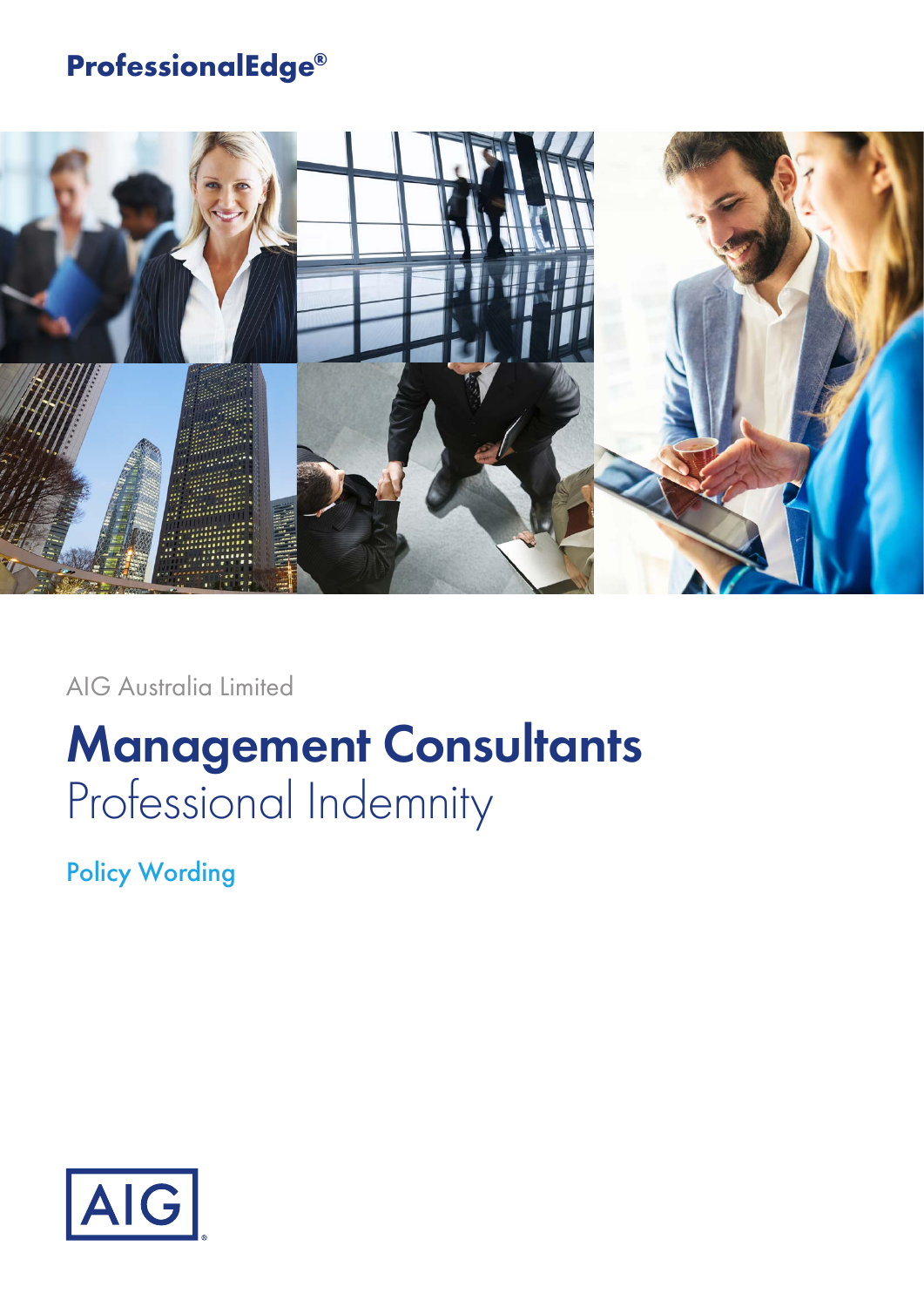## ProfessionalEdge **Management Consultants** Professional Indemnity

## Table of Contents

| Introduction                       | 3  |
|------------------------------------|----|
| Duty of Disclosure                 | 3  |
| Policy Wording                     | 3  |
| Claims Made and Notified           | 3  |
| <b>Privacy Notice</b>              | 3  |
| Copyright                          | 4  |
| Dispute Resolution Process         | 4  |
| Section 1 – Professional Indemnity | 5  |
| Section 2 – Public Liability       | 10 |
| Section 3 – Exclusions             | 11 |
| Section 4 – Claims Conditions      | 18 |
| Section 5 – Defence & Settlement   | 20 |
| Section 6 - Limit & Retention      | 22 |
| Section 7 - General Provisions     | 23 |
| Section 8 - Definitions            | 25 |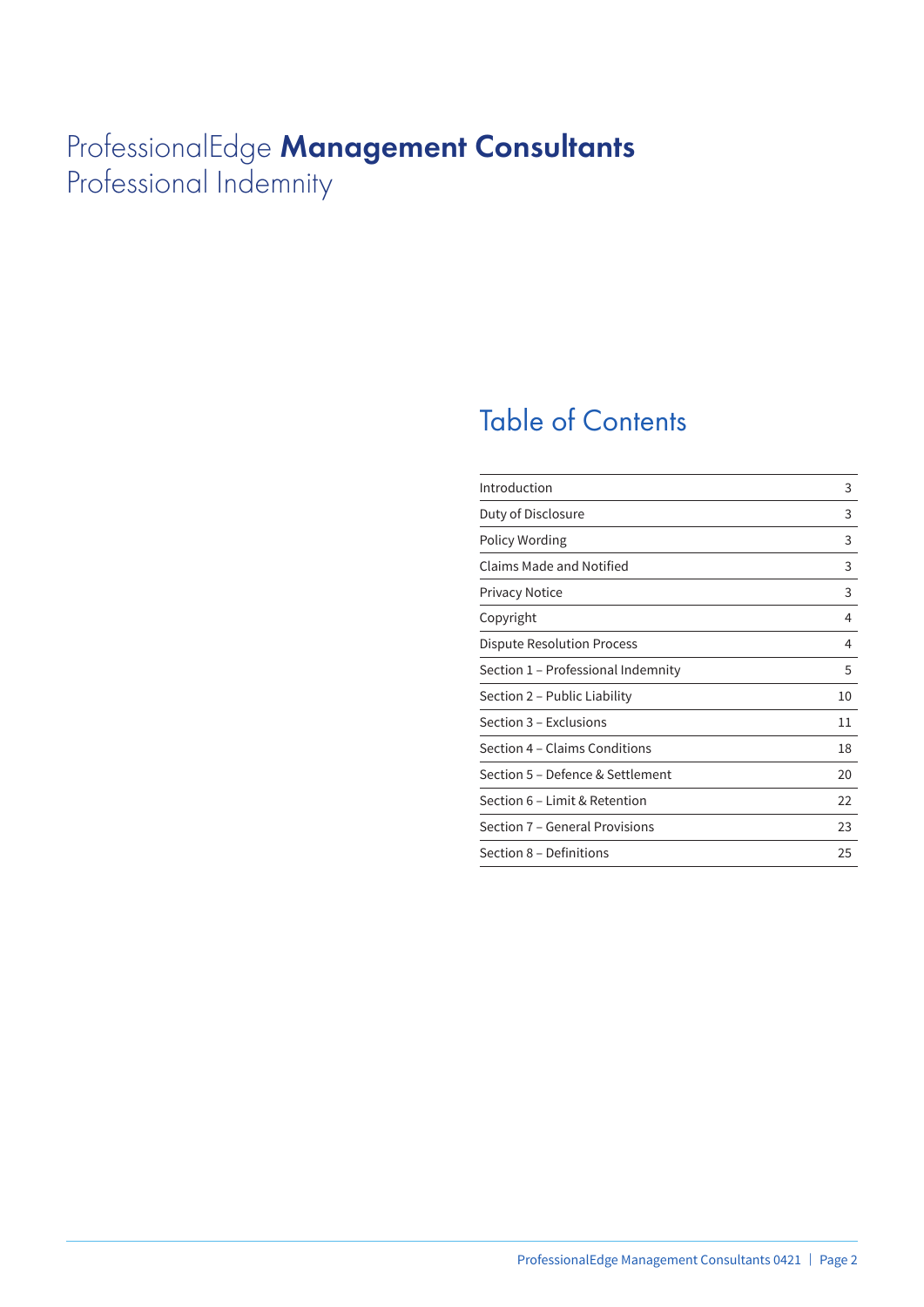### Important Notices

This **Policy** is issued/insured by AIG Australia Limited (AIG), ABN 93 004 727 753 AFSL No 381686

**Sydney:** Level 19, 2 Park Street, NSW 2000 (1300 030 886) **Melbourne:** Level 13, 717 Bourke Street, VIC 3008 (1300 030 886) **Brisbane:** Level 11, 120 Edward Street, QLD 4000 (1300 030 886) **Perth:** Level 11, 108 St. George Terrace, WA 6000 (1300 030 886)

### Duty of Disclosure

Before you enter into an insurance contract, you have a duty to tell us anything that you know, or could reasonably be expected to know, that may affect our decision to insure you and on what terms.

*You have this duty until we agree to insure you.*

You have the same duty before you renew, extend, vary or reinstate an insurance contract.

You do not need to tell us anything that:

- reduces the risk we insure you for; or
- is common knowledge; or
- we know or should know as an insurer; or
- we waive your duty to tell us about.

Subject to the Cancellation General Provision, if you do not tell us anything you are required to, we may cancel your contract or reduce the amount we will pay you if you make a claim, or both.

If your failure to tell us is fraudulent, we may refuse to pay a claim and treat the contract as if it never existed.

## Policy Wording

This **Policy** has two coverage sections:

- Section 1 Professional Indemnity; and
- Section 2 Public Liability.

Individual coverage sections set out the Insurance Covers and Extensions applicable to those individual sections. There are also Exclusions, Definitions and Conditions that may apply to each coverage section or both coverage sections.

If we issue you an insurance policy, a Policy Schedule will also be provided. The Policy Schedule will set out details of the cover provided and should be read together with this policy wording.

## Claims Made and Notified

Section 1 – Professional Indemnity of this **Policy** contains *claims-made and notified* Insurance Covers and extensions. This means that those Insurance Covers and extensions will only cover **Claims** first made against you during the **Policy Period** and notified to the **Insurer** as soon as practicable in the **Policy Period** or any applicable extended reporting period. This **Policy** may not provide cover for any **Claims** made against you if at any time prior to the commencement of this **Policy** you became aware of facts which might give rise to those claims being made against you.

Section 40(3) of the *Insurance Contracts Act 1984* provides that where you gave notice in writing to an insurer of facts that might give rise to a claim against you as soon as was reasonably practicable after you became aware of those facts but before insurance cover provided by an insurance contract expires, the insurer is not relieved of liability under the contract in respect of the claim, when made, by reason only that it was made after the expiration of the period of insurance cover provided by the contract.

This **Policy** excludes prior **Claims** and circumstances as outlined in the *"Prior Claims and Circumstances"* Exclusion.

## **Privacy Notice**

**This notice sets out how AIG collects, uses and discloses personal information about:**

- **you, if an individual; and**
- **other individuals you provide information about.**

**Further information about our Privacy Policy is available at www.aig.com.au or by contacting us at australia.privacy.manager@aig.com or on 1300 030 886.**

#### **How we collect your personal information**

AIG usually collects personal information from you or your agents.

- AIG may also collect personal information from:
- our agents and service providers;
- other insurers;
- people who are involved in a claim or assist us in investigating or processing claims, including third parties claiming under your policy, witnesses and medical practitioners;
- third parties who may be arranging insurance cover for a group that you are a part of;
- providers of marketing lists and industry databases; and
- publically available sources.

#### **Why we collect your personal information**

AIG collects information necessary to:

- underwrite and administer your insurance cover;
- improve customer service and products and carry out research and analysis, including data analytics; and
- advise you of our and other products and services that may interest you.

You have a legal obligation under the *Insurance Contracts Act 1984* to disclose certain information. Failure to disclose information required may result in AIG declining cover, cancelling your insurance cover or reducing the level of cover, or declining claims.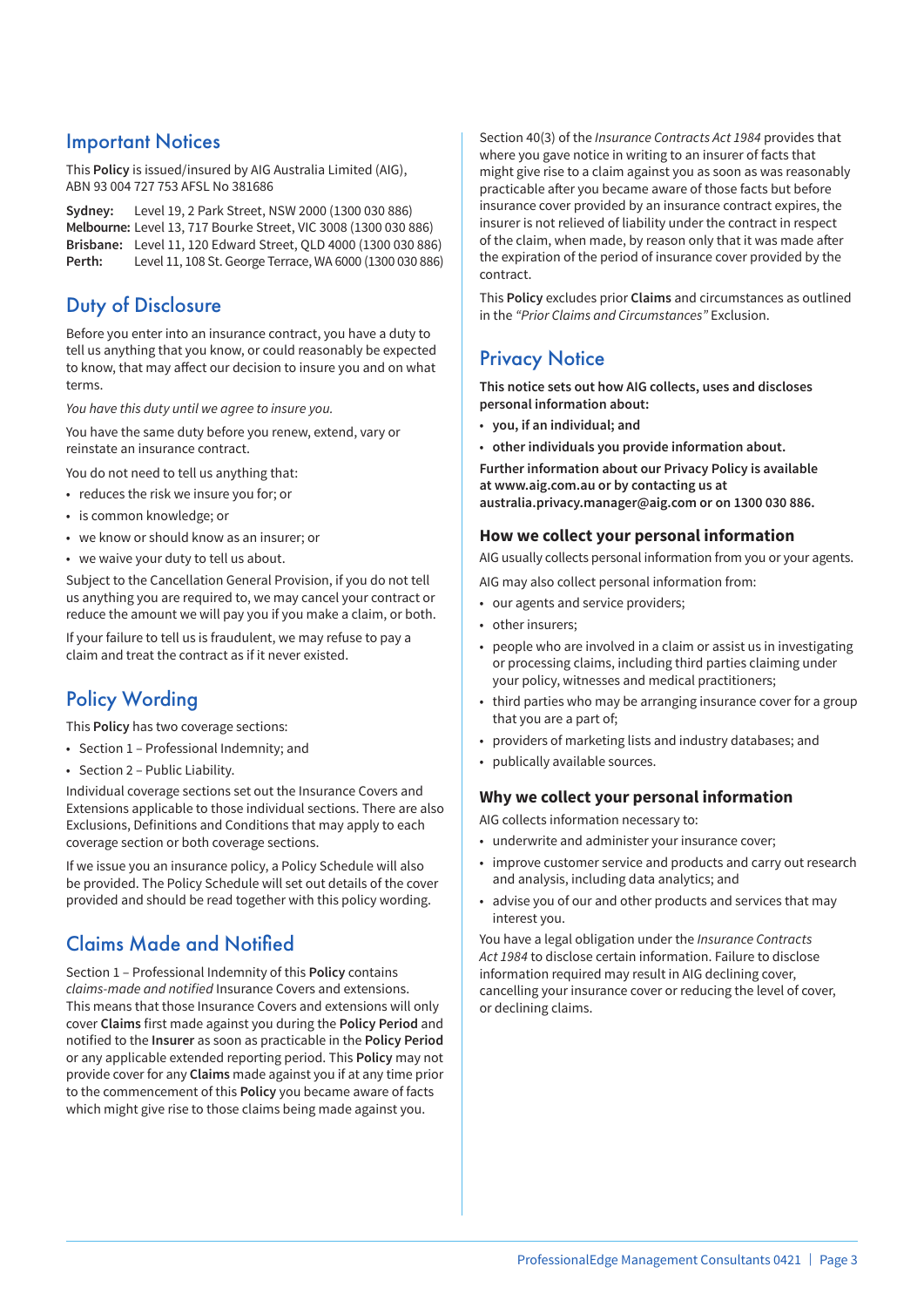#### **To whom we disclose your personal information**

In the course of underwriting and administering your policy we may disclose your information to:

- your or our agents, entities to which AIG is related, reinsurers, contractors or third party providers providing services related to the administration of your policy;
- banks and financial institutions for policy payments;
- your or our agents, assessors, third party administrators, emergency providers, retailers, medical providers, travel carriers, in the event of a claim;
- entities to which AIG is related and third party providers for data analytics functions;
- other entities to enable them to offer their products or services to you; and
- government, law enforcement, dispute resolution, statutory or regulatory bodies, or as required by law.

AIG is likely to disclose information to some of these entities located overseas, including in the following countries: United States of America, Canada, Bermuda, United Kingdom, Ireland, Belgium, The Netherlands, Germany, France, Singapore, Malaysia, the Philippines, India, Hong Kong, New Zealand as well as any country in which you have a claim and such other countries as may be notified in our Privacy Policy from time to time.

You may request not to receive direct marketing communications from AIG.

#### **Access to your personal information**

Our Privacy Policy contains information about how you may access and seek correction of personal information we hold about you. In summary, you may gain access to your personal information by submitting a written request to AIG.

In some circumstances permitted under the *Privacy Act 1988*, AIG may not permit access to your personal information. Circumstances where access may be denied include where it would have an unreasonable impact on the privacy of other individuals, or where it would be unlawful.

#### **Complaints**

Our Privacy Policy also contains information about how you may complain about a breach of the applicable privacy principles and how we will deal with such a complaint.

#### **Consent**

If applicable, your application includes a consent that you and any other individuals you provide information about consent to the collection, use and disclosure of personal information as set out in this notice.

## Copyright

The content of this policy wording, the schedule and any endorsement or notice we give you in writing, including but not limited to the text and images therein, and their arrangement, is the copyright property of AIG. All rights reserved. AIG hereby authorises you to copy and display the content herein, but only in connection with AIG business. Any copy you make must include this copyright notice. Limited quotations from the content are permitted if properly attributed to AIG; however, except as set forth above, you may not copy or display for redistribution to third parties any portion of the content of this policy wording, the schedule and any endorsement or notice we give you in writing, without the prior written permission of AIG. No modifications of the content may be made. Nothing contained herein shall be construed as conferring by implication or otherwise any license or right under any patent, trademark, copyright (except as expressly provided above), or other proprietary rights of AIG or of any third party.

### Dispute Resolution Process

We are committed to handling any complaints about our products or services efficiently and fairly.

If you have a complaint:

- (i) contact your insurance intermediary and they may raise it with us;
- (ii) if your complaint is not satisfactorily resolved you may request that your matter be reviewed by management by writing to:

The Compliance Manager AIG Australia Limited Level 13, 717 Bourke Street Docklands Vic 3008

**This document contains your Insurance Policy terms, covers, exclusions, conditions and definitions. It is important that you read it, understand it and retain it in a safe place.**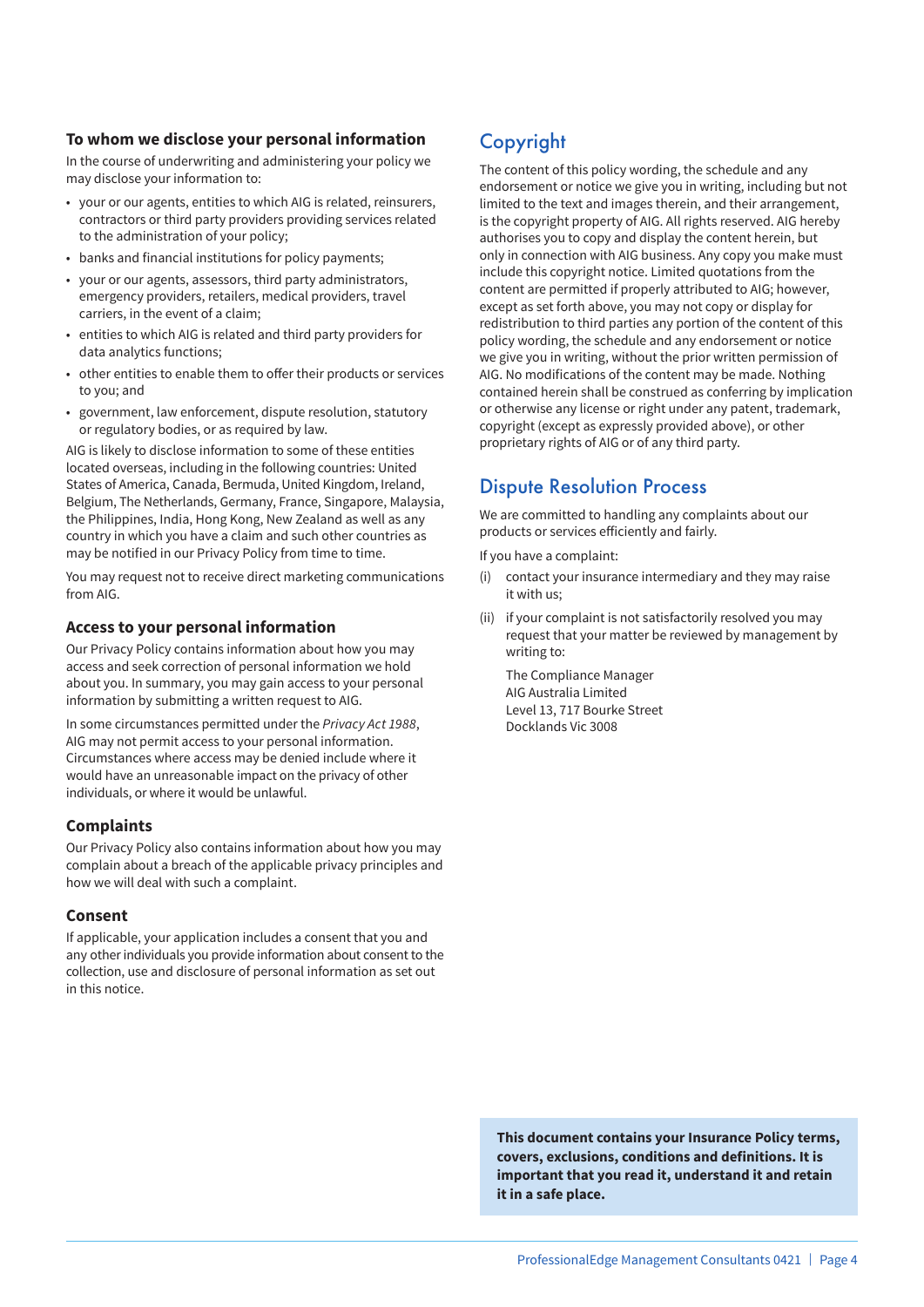In consideration of the payment of the **Premium** and subject to all the provisions of this **Policy**, the **Insurer** agrees as follows:

## Section 1 – Profesional Indemnity

### 1.1 Professional Indemnity Insurance Covers

All cover under this Section 1 – Professional Indemnity of the **Policy** is afforded solely with respect to **Claims** first made against an **Insured** during the **Policy Period** and notified to the **Insurer** as required by this **Policy**.

#### **Professional Liability**

The **Insurer** will indemnify the **Insured** against civil liability resulting from any **Claim** arising from the performance of **Professional Services**.

#### **Advanced Defence Costs**

The **Insurer** will pay **Defence Costs** incurred in defending any **Claim** covered under this **Policy**.

The **Insurer** shall advance **Defence Costs** and all other costs and expenses payable in accordance with the *"Insurer Response"* Claims **Condition** 

### 1.2 Professional Indemnity Standard Extensions

The **Insurer** agrees to extend indemnity as stated in each of the following Standard Extensions. Cover under the Standard Extension is subject to all the terms, conditions, definitions and exclusions of this **Policy** unless otherwise stated in the Standard Extension.

#### **Automatic Run-Off Event**

In the event that a **Run-Off Event** occurs during the **Policy Period**, the **Policy** will convert into an automatic run-off period up to the expiry of the **Policy Period** in which the **Insured** may give notice of any **Claim** first made against the **Insured** for civil liability arising from **Professional Services** performed prior to the effective date of the **Run-Off Event**.

The **Policyholder** shall, for no additional premium, also be entitled to an *Extended Reporting Period* of 84 months following the expiry of this **Policy** during which an **Insured** may give notice of any **Claim** first made against the **Insured** for civil liability arising from **Professional Services** performed prior to the effective date of the **Run-Off Event**.

The *Extended Reporting Period* immediately above shall only be available:

- (i) if the **Policyholder** provides a satisfactory signed No Claims Declaration to the **Insurer** prior to the expiry of this **Policy**;
- (ii) if the **Insured** has not received notice of any **Claim**, writ, summons, impending proceedings, impending prosecution or inquest during the **Policy Period**;
- (iii) where the **Insured** has maintained a professional indemnity policy with the **Insurer** for a minimum of 3 years immediately prior to the inception of this **Policy**; and
- (iv) any additional terms and conditions or Exclusions the **Insurer** may reasonably decide; and

shall be subject to the **Limits of Liability** and **Retention**.

Where the **Insured** has not met such terms and conditions, the **Insurer** may nevertheless, in its sole discretion, offer an *Extended Reporting Period* of up to 84 months following the expiry of this **Policy** for an additional premium.

#### **Breach of Fiduciary Duty**

The **Insurer** will indemnify the **Insured** against civil liability resulting from any **Claim** arising from the performance of **Professional Services** which is for a breach of fiduciary duty.

#### **Breach of Warranty of Authority**

The **Insurer** will indemnify the **Insured** against civil liability resulting from any **Claim** arising from the performance of **Professional Services** which is for a breach of warranty of authority committed, by or on behalf of the **Insured**, in good faith and with the reasonable belief of the person alleged to have committed the breach that appropriate authority was held.

The **Insurer's** liability to indemnify the **Insured** under this Standard Extension is \$250,000 in the aggregate for the **Policy Period**.

#### **Claims Mitigation Costs**

The **Insurer** will indemnify the **Insured** for the **Insured's** reasonable direct costs and expenses that the **Insurer** is reasonably satisfied are necessarily incurred as a result of reasonable and necessary rectification or mitigation action taken by the **Insured** to minimise the amount of any **Claim** that would be covered under this **Policy**, provided that each of the following conditions precedent are required to be met before the **Insurer** shall become liable to indemnify:

- (i) the **Insured** first became aware of the facts that might give rise to the **Claim** during the **Policy Period**;
- (ii) the **Insurer** is informed in writing during the **Policy Period** of the circumstance likely to give rise to the **Claim** that would be covered under this **Policy** and the rectification or mitigation action that is required to avoid or reduce the amount of any **Claim** that would be covered under this **Policy**;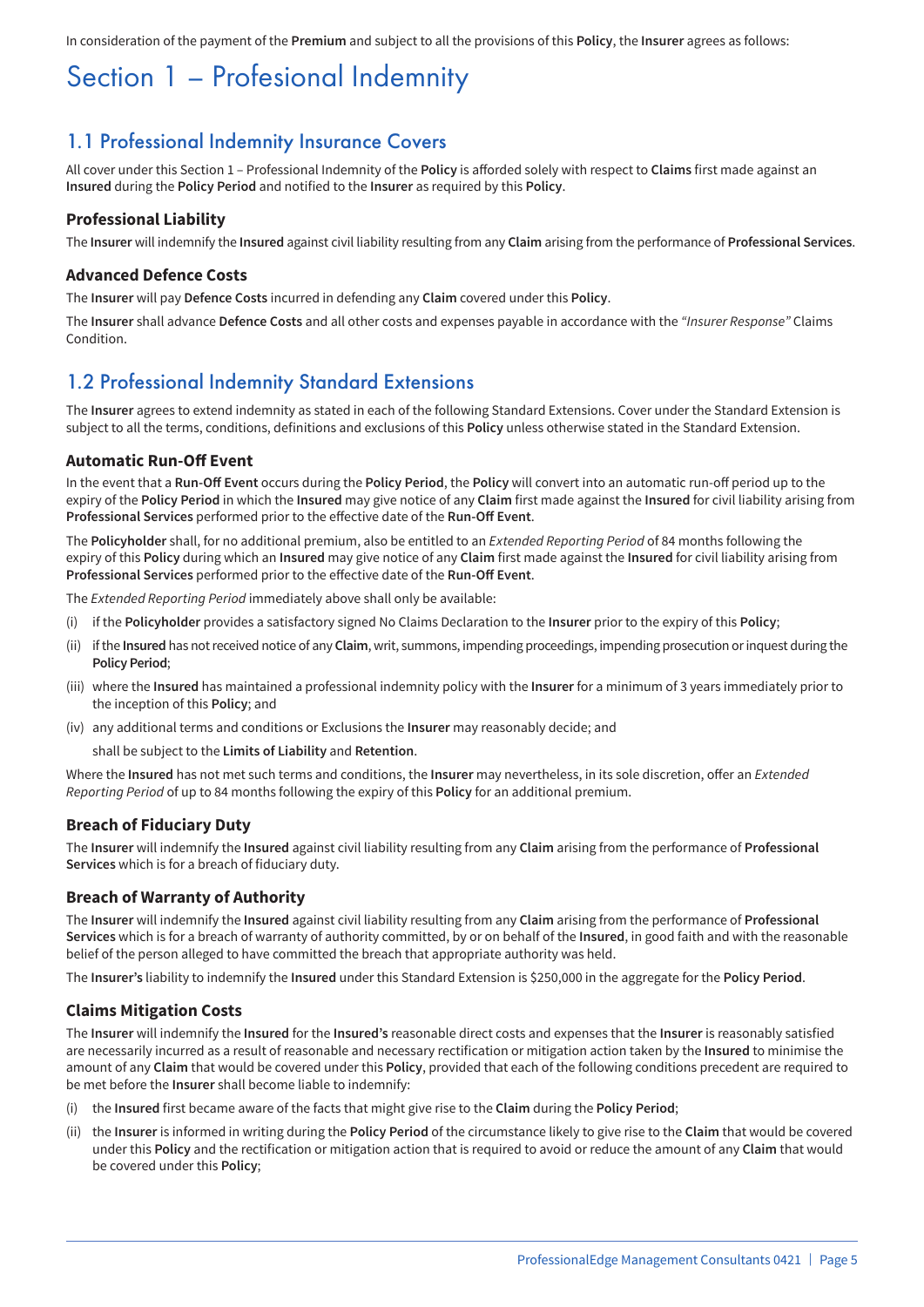- (iii) direct costs and expenses shall not include any element of profit or loss of profit, costs and expenses of materials or **Professional Services**, which results in an increased quality from that specified in the relevant contract, nor any element of overheads, staff remuneration, standing idle time or management time of the **Insured**; and
- (iv) the **Insurer** has consented in writing to the payment of such direct costs and expenses before work is carried out, such consent not to be unreasonably withheld.

The **Insurer's** liability to indemnify the **Insured** under this Standard Extension is subject to a sub-limit of \$100,000 for any one **Claim**, and \$250,000 in the aggregate for the **Policy Period**.

#### **Compensatory Fines and Penalties**

Notwithstanding part (iv) of the *"Commercial Management"* Exclusion, but subject to all other Exclusions, the **Insurer** will indemnify the **Insured** against civil liability resulting from any **Claim** arising from the performance of **Professional Services** for any compensatory civil penalty or civil compensatory order, other than an award of damages, payable by the **Insured**.

No cover is available under this Standard Extension for **Claims** resulting from:

- any actual or alleged deliberate or intentional failure to comply with any law notice, direction, enforcement action or proceeding under any legislation;
- (ii) gross negligence or recklessness; or
- (iii) any taxes, rates, levies, duties, charges, fees, or any other revenue or impost, payable.

The **Insurer's** liability to indemnify the **Insured** under this Standard Extension is subject to a sub-limit of \$250,000 for any one **Claim**, and \$500,000 in the aggregate, for the **Policy Period**.

#### **Continuity**

In the absence of fraudulent non-disclosure, where a **Claim** that would otherwise be covered by this **Policy** is excluded by the *"Prior Claims and Circumstances"* Exclusion part (ii), then cover is provided under this **Policy** for that **Claim**, provided always that:

- (i) the **Insured** first became aware of the facts that might give rise to the **Claim** after the **Continuity Date**; and
- (ii) the cover shall be in accordance with the provisions of the policy in force when the **Insured** first became so aware.

#### **Contractual Liability**

The **Insurer** will indemnify the **Insured** against civil liability resulting from any **Claim** arising from the performance of **Professional Services** which is for contractual liability but only to the extent the liability of the **Insured** under the contract arises from the performance of **Professional Services** and would have arisen in the absence of the contract.

#### **Court Attendance**

For any **Employee**, principal, partner or director who has been required to attend, and actually attends, court as a witness in connection with a **Claim** notified under and covered by this **Policy**, **Defence Costs** will include an amount of \$500 per day.

No **Retention** shall apply to the extension.

#### **Defamation**

The **Insurer** will indemnify the **Insured** against civil liability resulting from any **Claim** arising from the performance of **Professional Services** which is for defamation, libel or slander committed by an **Insured**. No cover is provided under this extension where the defamation, libel or slander is committed intentionally by an **Insured**.

#### **Extended Reporting Period**

If the **Insurer** cancels or does not renew this **Policy**, other than for non-payment of **Premium** or for any other breach of the terms of this **Policy** by an **Insured**, the **Policyholder** shall have the right to an *Extended Reporting Period* of 60 days following the date of cancellation or expiry in which to give notice of any **Claim** first made against the **Insured** for civil liability arising from **Professional Services** performed on or prior to the expiry of this **Policy**.

The above *Extended Reporting Period* shall not apply if a **Run-Off Event** occurs.

#### **Fraud/Dishonesty**

Notwithstanding the *"Fraud & Dishonesty"* Exclusion, but subject to all other Exclusions, the **Insurer** will indemnify the **Insured** against civil liability resulting from any **Claim** arising from the performance of **Professional Services** which is for **Fraud/Dishonesty** by any:

- (i) **Employee**; or
- (ii) any natural person who is or has been a principal, partner or director of the **Policyholder** or any **Subsidiary**.
- No cover is available under this Standard Extension:
- (a) to any **Insured** who has committed or condoned the **Fraud/Dishonesty**; or
- (b) for or in respect of a **Claim** arising out of, or in any way connected with, loss of **Money**.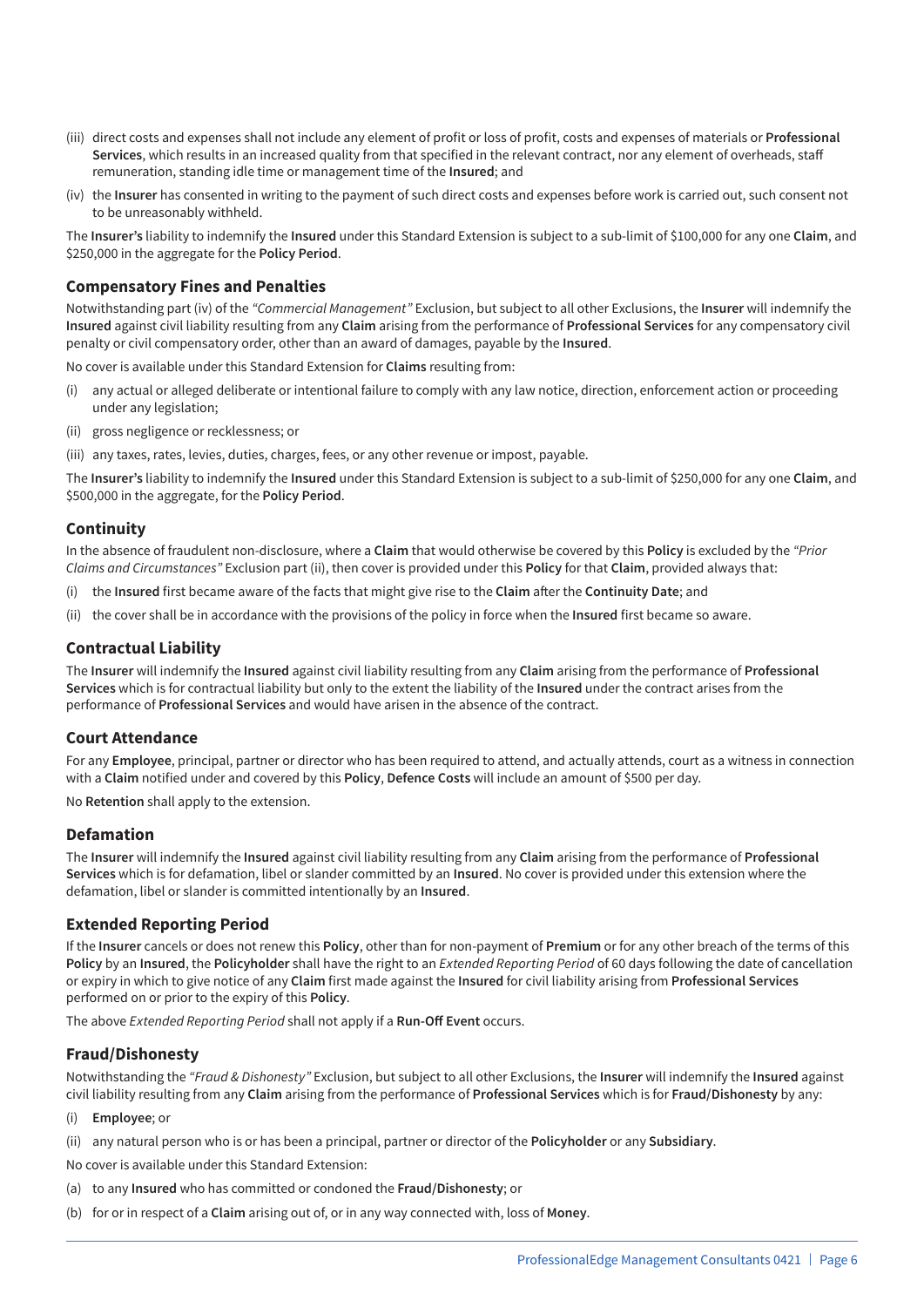#### **Intellectual Property/Confidentiality**

Notwithstanding the *"Intellectual Property/Confidentiality"* Exclusion, but subject to all other Exclusions, the **Insurer** will indemnify the **Insured** against civil liability resulting from any **Claim** arising from the performance of **Professional Services** which is for any breach of **Intellectual Property Rights** by the **Insured**. No cover is available under this Standard Extension for **Claims** resulting from any intentional breach of **Intellectual Property Rights**.

#### **Inquiry Costs**

The **Insurer** will pay on behalf of the **Insured Inquiry Costs** to prepare for and attend an **Inquiry**, provided that the notice requiring the **Insured** to attend the **Inquiry** is first served on the **Insured** during the **Policy Period** and notified to the **Insurer** during the **Policy Period**.

The **Insurer's** liability to indemnify the **Insured** under this Standard Extension is subject to a sub-limit of \$500,000 in the aggregate for the **Policy Period**.

#### **Joint Ventures**

The **Insurer** will indemnify the **Insured** against civil liability resulting from any **Claim** arising from the performance of **Professional Services** in connection with any association or joint venture of which the **Insured** forms part; provided, however, that the **Insurer** shall only be liable for the proportion that represents the **Insured's** liability in such association or joint venture. No cover is provided to any associate or joint venture partner of the **Insured**.

#### **Lost Documents**

Notwithstanding the *"Cyber"* Exclusion, but subject to all other Exclusions, with respect to a **Third Party's Document**:

- (i) for which an **Insured** is legally responsible, and
- (ii) that, during the **Policy Period**, has been destroyed, damaged, lost, distorted solely in the performance of **Professional Services**,

the **Insurer** will pay on behalf of the **Insured**, up to the Sublimit of Liability set out below, the reasonable and necessary costs and expenses incurred by the **Insured** in replacing or restoring such **Third Party Documents** provided that:

- (a) such loss, damage or destruction or distortion is first **Discovered** and reported to the **Insurer** during the **Policy Period**;
- (b) such loss, damage, destruction or distortion is sustained while the **Third Party Documents** are either:
	- (i) in transit; or
	- (ii) in the custody of the **Insured** or of any person to whom the **Insured** has entrusted them;
- (c) the lost or mislaid **Third Party Documents** have been the subject of a diligent search by or on behalf of the **Insured**;
- (d) the amount of such costs and expenses shall be supported by evidence of expenditure that shall be subject to written approval by a competent person to be nominated by the **Insurer** with the consent of the **Insured**; and
- (e) the **Insurer** shall not be liable for costs and expenses arising out of wear, tear and/or gradual deterioration, moth and vermin, or other matters beyond the **Insured's** control.

The **Insurer's** liability to indemnify the **Insured** under this Standard Extension is subject to a sub-limit of \$500,000 in the aggregate for the **Policy Period**.

A **Retention** of \$1,000 (each and every claim) shall apply to this extension.

#### **Misleading or Deceptive Conduct**

The **Insurer** will indemnify the **Insured** against civil liability resulting from any **Claim** arising from the performance of **Professional Services** which is for any **Misleading or Deceptive Conduct**.

#### **New Subsidiaries**

The *"Subsidiary"* Definition is deemed to include any entity or company created and/or acquired by the **Policyholder** during the **Policy Period**.

The **Insurer** will provide cover to any entity or company that becomes a **Subsidiary** of the **Policyholder** during the **Policy Period** at nil additional premium for a period of 45 days from the effective date of the entity or company becoming a **Subsidiary** (but not beyond the **Policy** expiry date,

or any *Extended Reporting Period*), provided always that:

- (i) the preceding annual gross revenue of the entity or company does not exceed 10% of the **Policyholder's** annual revenue;
- (ii) the entity or company is not incorporated in the United States of America; or
- (iii) the entity or company has not had any paid or incurred Professional Indemnity claims in the past 5 years.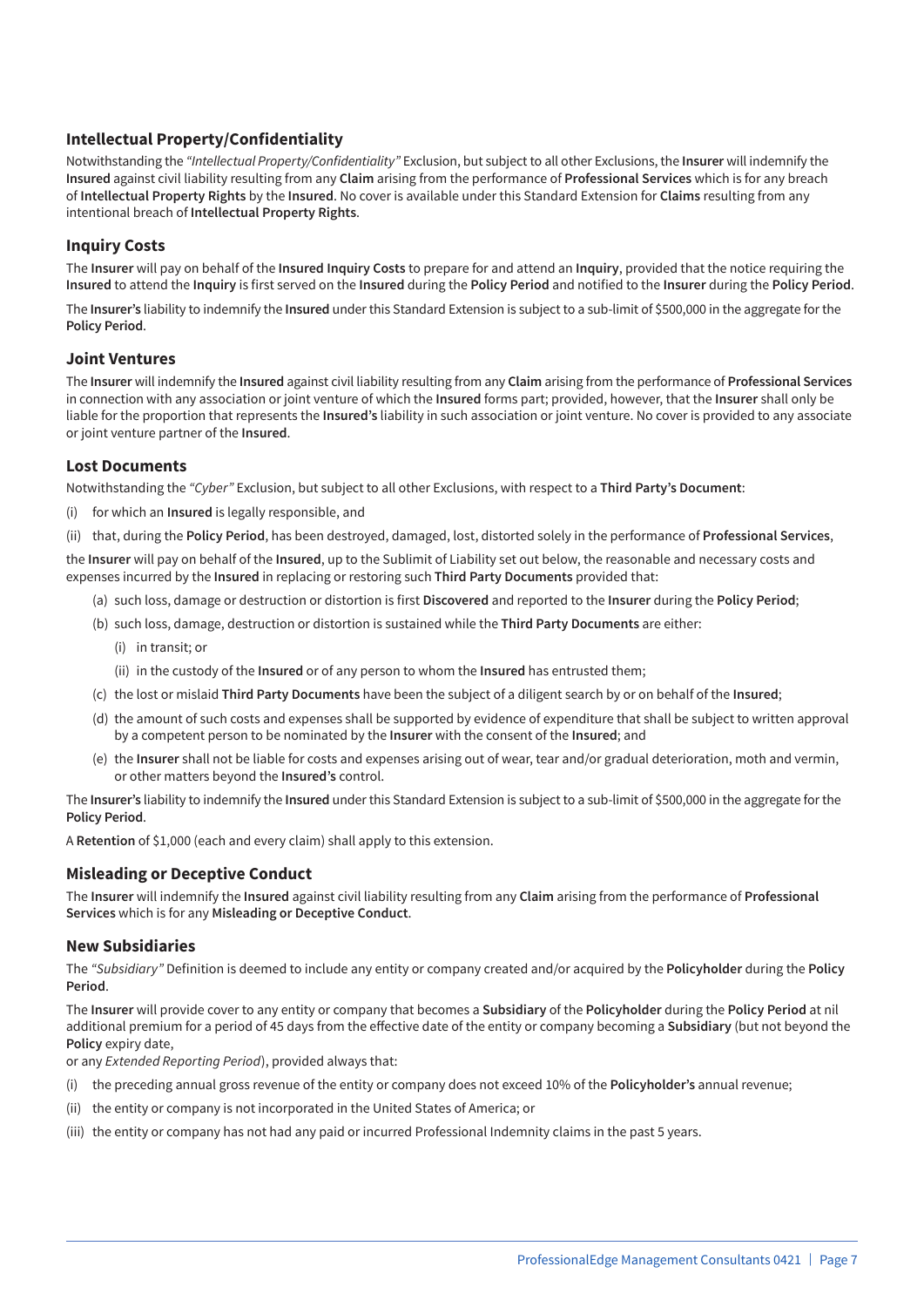During the 45 days, the **Policyholder** will provide full details to the **Insurer** of the entity or company and the **Insurer** in its absolute discretion will have the option to continue to cover the entity or company and to apply any terms and conditions to the extension of cover, including but not limited to charging additional premium.

Cover for any such entity or company that becomes a **Subsidiary** shall only apply to a **Claim** or loss insured by this **Policy** arising from the performance of **Professional Services** by such entity or company while it is a **Subsidiary** of the **Policyholder**.

#### **Past Partner Liability**

To the extent that any principal, partner or director of the **Policyholder** has personal liability for professional services rendered prior to becoming a principal, partner or director of the **Policyholder** which are the same as those specified in this **Policy**, "**Professional Services**" shall also mean the professional services of such principal, partner or director, provided that such person's previous business did not at any one time have more than four (4) partners or principals.

#### **Previous Business Name**

The "**Insured**" Definition is extended to include any business name under which the **Policyholder** previously traded.

#### **Privacy**

The **Insurer** will indemnify the **Insured** against civil liability resulting from any **Claim** arising from the performance of **Professional Services** which is for any unintentional breach of privacy law.

#### **Reinstatement Limit of Liability**

If the **Limit of Liability** (Aggregate) is exhausted by any **Claim**, **Claims** and/or **Defence Costs** during the **Policy Period**, subject to the provisions below **Insurers** will reinstate the **Limit of Liability** (any one **Claim**) for any two subsequent totally unrelated **Claims** arising from the performance of **Professional Services** made during the **Policy Period**.

If the **Policyholder** has in effect any excess layer policy or policies providing excess layer coverage for limits in excess of the **Limit of Liability**, the reinstatements provided will each only become effective after the total exhaustion of the limits of all such excess coverage by reason of the payment of indemnity thereunder but prior to any similar reinstatement provision contained in such policy or policies becoming effective. The **Policyholder** agrees to notify the **Insurer** of such excess layer policies within 14 days of the inception of the **Policy**.

It is the intention of this extension, and it is agreed that, that the sums reinstated shall:

- (i) provide cover in respect of subsequent **Claims** arising from the performance of **Professional Services** which are totally unrelated to the **Claims** or circumstances that give rise to the **Claims** already notified;
- (ii) not apply to the balance of any **Claim** which contributed to the exhaustion of the **Limit of Liability** (Aggregate) once the **Limit of Liability** (Aggregate) is so exhausted;
- (iii) not apply to any Standard Extension, Optional Extension or for which a Sub Limit of Liability is provided for in this **Policy**, or the *"Public Relations Expenses"* Risk Management Extension; and
- (iv) not apply to any grant of the *"Extended Reporting Period"* Standard Extension or the *"Run-Off Event"* Standard Extension.

The liability of the **Insurers** in respect of all **Claims** resulting from:

- (a) the same cause, or
- (b) a single act or omission, or
- (c) a series of continuous, repeated or related act or omission, or
- (d) the dishonesty or infidelity of any one person or in which such person is concerned or implicated,

#### shall not exceed the **Limit of Liability** (any one **Claim**).

No cover under this Extension shall apply if any *Extended Reporting Period* is granted under the *"Extended Reporting Period"* Standard Extension or the *"Run-Off Event"* Standard Extension, or during such *Extended Reporting Period*, including for **Claims** reported during that period.

#### **Vicarious Liability**

The **Insurer** will indemnify the **Insured** against civil liability resulting from any **Claim** arising from the performance of the **Insured's Professional Services** by any **Agent** or consultant acting on the **Policyholder's** behalf and for whom an **Insured** is legally liable.

For the avoidance of doubt the **Insurer** will not be liable for the **Agent's** own liability, or be prevented from pursuing a recovery from any **Agent**, nor will it be liable for any vicarious liability for any contractual liability assumed by the **Agent** under a contract.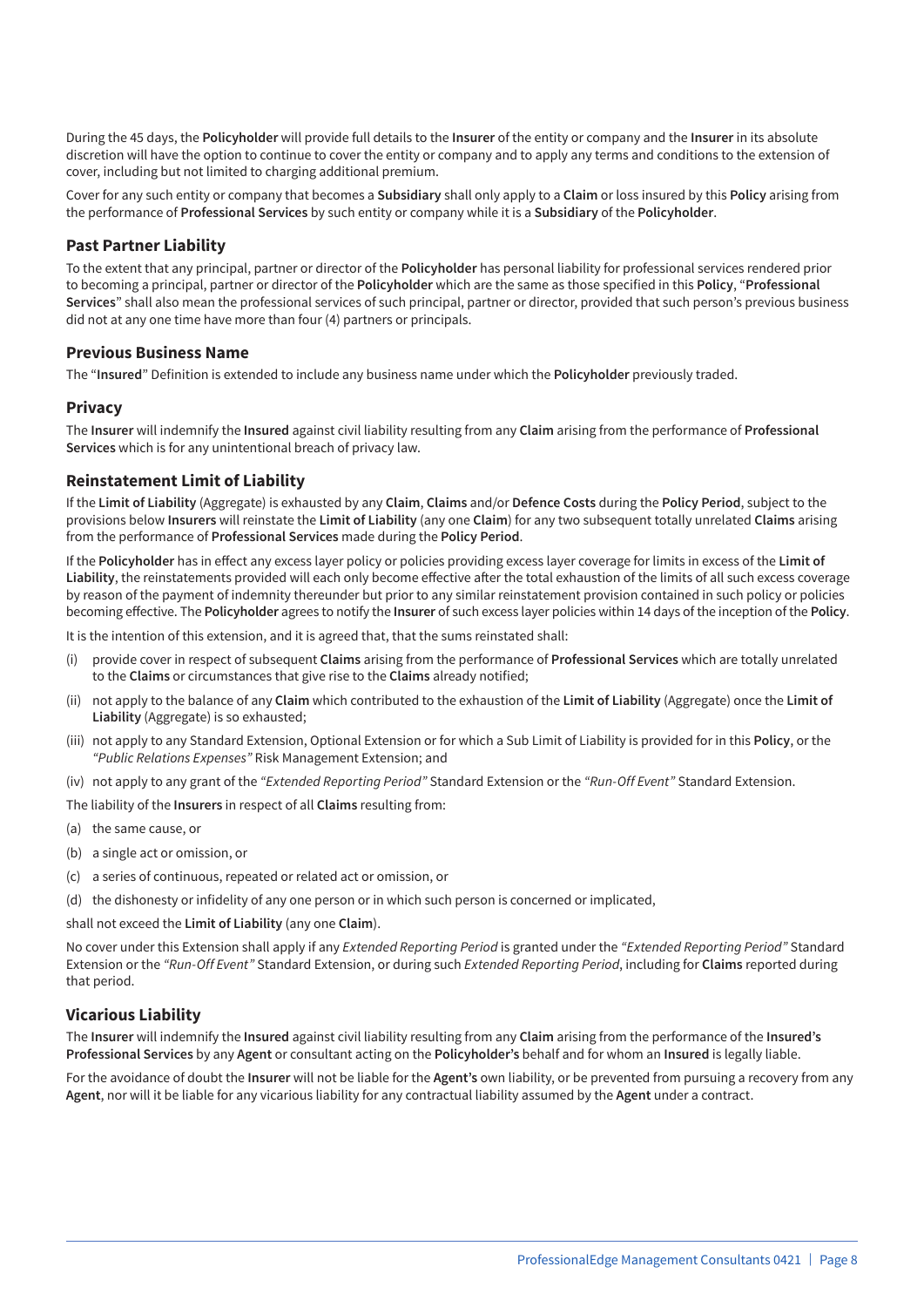### 1.3 Professional Indemnity Optional Extensions

The following Optional Extension is not included in this **Policy** unless it is specified as being included in the Schedule to this **Policy**.

The **Insurer** agrees to extend indemnity as stated in the Optional Extension, provided always that:

- (a) the Optional Extension is subject to all the terms, conditions, definitions and exclusions of this **Policy**; and
- (b) the inclusion of the Optional Extension does not increase the **Limit of Liability**.

#### **Fidelity**

Notwithstanding the *"Fraud/Dishonesty"* Exclusion to the extent it applies to **Employees**, but subject to the *"Cyber"* Exclusion and all other Exclusions, the **Insurer** shall pay the **Policyholder** or any **Subsidiary** for its **Direct Financial Loss** due to **Dishonest Acts** committed after the **Continuity Date** which are **Discovered** during the **Policy Period** and reported to the **Insurer** as required by this **Policy**.

The **Insurer**'s liability to indemnify the **Insured** under this Optional Extension is subject to a sub-limit of \$50,000 in the aggregate for the **Policy Period**.

### 1.4 Professional Indemnity Risk Management Extensions

The **Insurer** agrees to extend indemnity as stated in each of the following Risk Management Extensions. Cover under the Risk Management Extension is subject to all the terms, conditions, definitions and exclusions of this **Policy** unless otherwise stated in the Risk Management Extension.

#### **Business Guard Advisory Panel**

During the **Policy Period** the **Policyholder** is entitled to up to one hour of free advice for each query deriving from the same or related facts from the *BusinessGuard Advisory Panel* which relates to matters which are relevant to the cover provided under this **Policy**.

The **Insurer** consents to the appointment of any member firm, in the absence of a conflict of interest, to act on behalf of the **Insureds** in respect of any **Claim** notified to the **Insurer**, provided the **Insurer** accepts the notification under the **Policy** and subject always to the "*Claims*" Conditions.

The **Insureds** may access the services of the *BusinessGuard Advisory Panel* by contacting the firms listed as such at www.aig.com.au.

No **Retention** shall apply to this extension.

#### **Public Relations Expenses**

The **Insurer** will pay to or on behalf of the **Insured** the reasonable fees, costs and/or expenses incurred by the **Insured** for the use of a **Third Party** public relations consultant provided that the fees, costs and/or expenses are incurred:

- (i) with the prior written consent of the **Insurer**; and
- (ii) for the purpose only of mitigating the adverse effect, or the potential to have an adverse effect, on the **Policyholder's** or **Subsidiary's** reputation where the **Professional Services** performed by the **Insured** have given, or could give, rise to a **Claim**.

The **Insurer's** liability to indemnify the **Insured** under this Extension is subject to a sub-limit of \$100,000 in the aggregate for the **Policy Period**.

No **Retention** shall apply to this extension.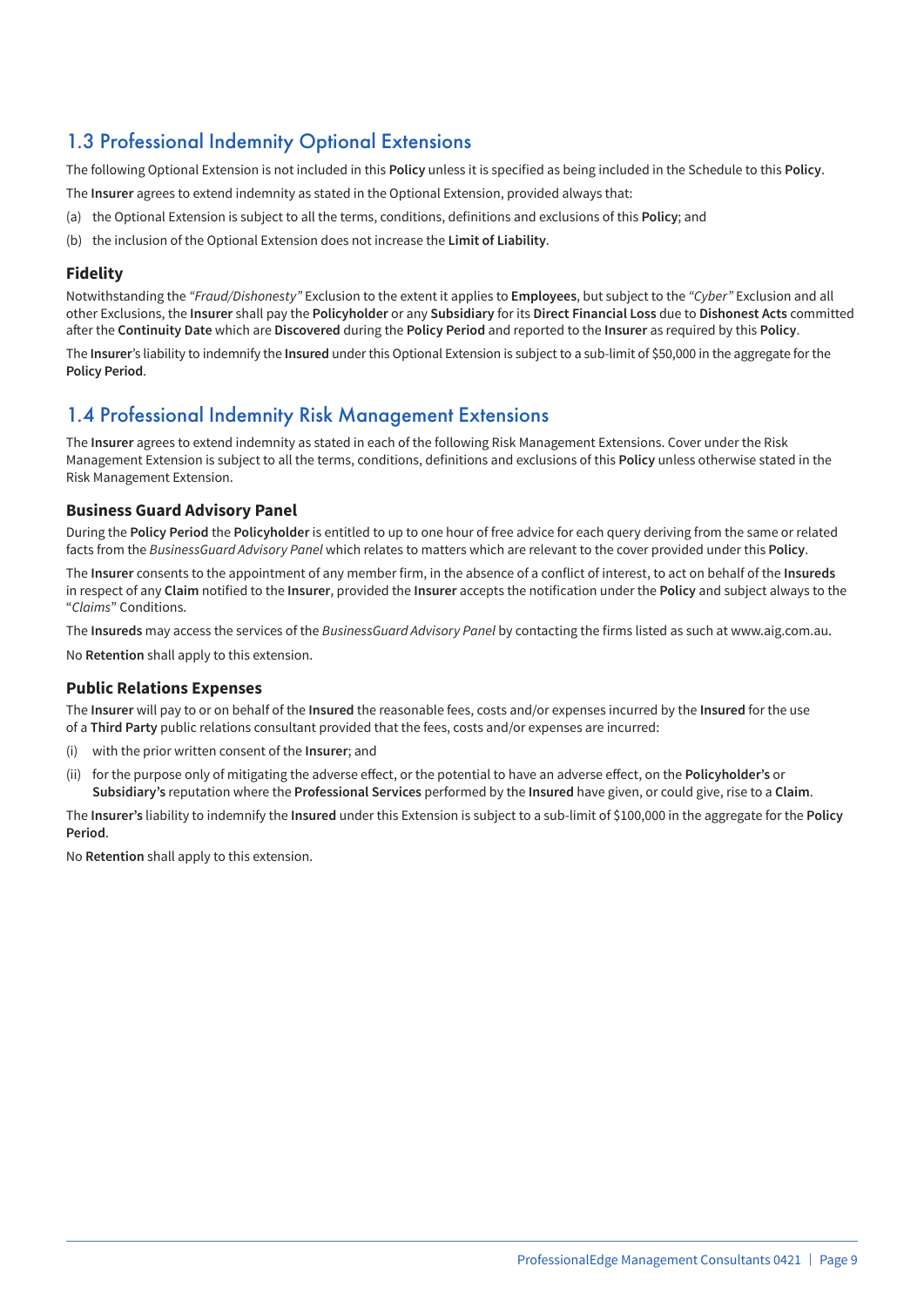## Section 2 – Public Liability

## 2.1 Public Liability Insurance Cover

#### **Public Liability**

The **Insurer** will pay on behalf of any **Insured** all **Damages** resulting from:

- (i) **Personal Injury**; or
- (ii) **Property Damage**;

occurring during the **Policy Period** caused by an **Occurrence** happening in connection with the **Business Premises** of the **Policyholder**.

#### **Supplementary Payments**

With respect to the indemnity provided by this **Policy** the **Insurer** will:

- (i) defend, in the **Insured's** name and on the **Insured's** behalf, any claim or suit against the **Insured** alleging such **Personal Injury**, or **Property Damage** and seeking damages on account thereof even if any of the allegations of such claim or suit is groundless, false or fraudulent and the **Insurer** may investigate, negotiate and settle any claim or suit as the **Insurer** may deem expedient, and will pay **Defence Costs** incurred in defending any such claim or suit;
- (ii) pay such part of any component covered by the **Policy** of all charges, expenses and legal costs recoverable from or awarded against the **Insured** in any such claim or suit and all interest accruing on the **Insurer's** portion of any judgment until the **Insurer** has paid, tendered or deposited in court that part of such judgment that does not exceed the **Limit of Liability**;
- (iii) pay such reasonable expenses, other than loss of earnings, incurred by the **Insured**, at the **Insurer's** request in assisting the **Insurer** in the investigation or defence of any claim or legal action;
- (iv) pay such expenses (other than any medical expenses, which the **Insurer** is prevented from paying by law) incurred by the **Insured** for first aid rendered to others at the time of an **Occurrence** for **Personal Injury**;
- (v) pay the legal costs incurred by the **Insured** with the **Insurer's** consent for representing the **Insured** at any coronial inquest or inquiry or any court of summary jurisdiction; and
- (vi) pay such reasonable expenses incurred by the **Insured** for temporary repairs, shoring up or protection of property of others which has been damaged as a result of an **Occurrence** which may be the subject of indemnity under Section 2 – Public Liability of this **Policy**,

provided that the **Insurer** will not be obliged to pay any claim or judgment or to defend any suit after the **Limit of Liability** has been exhausted by payment of judgments or settlements.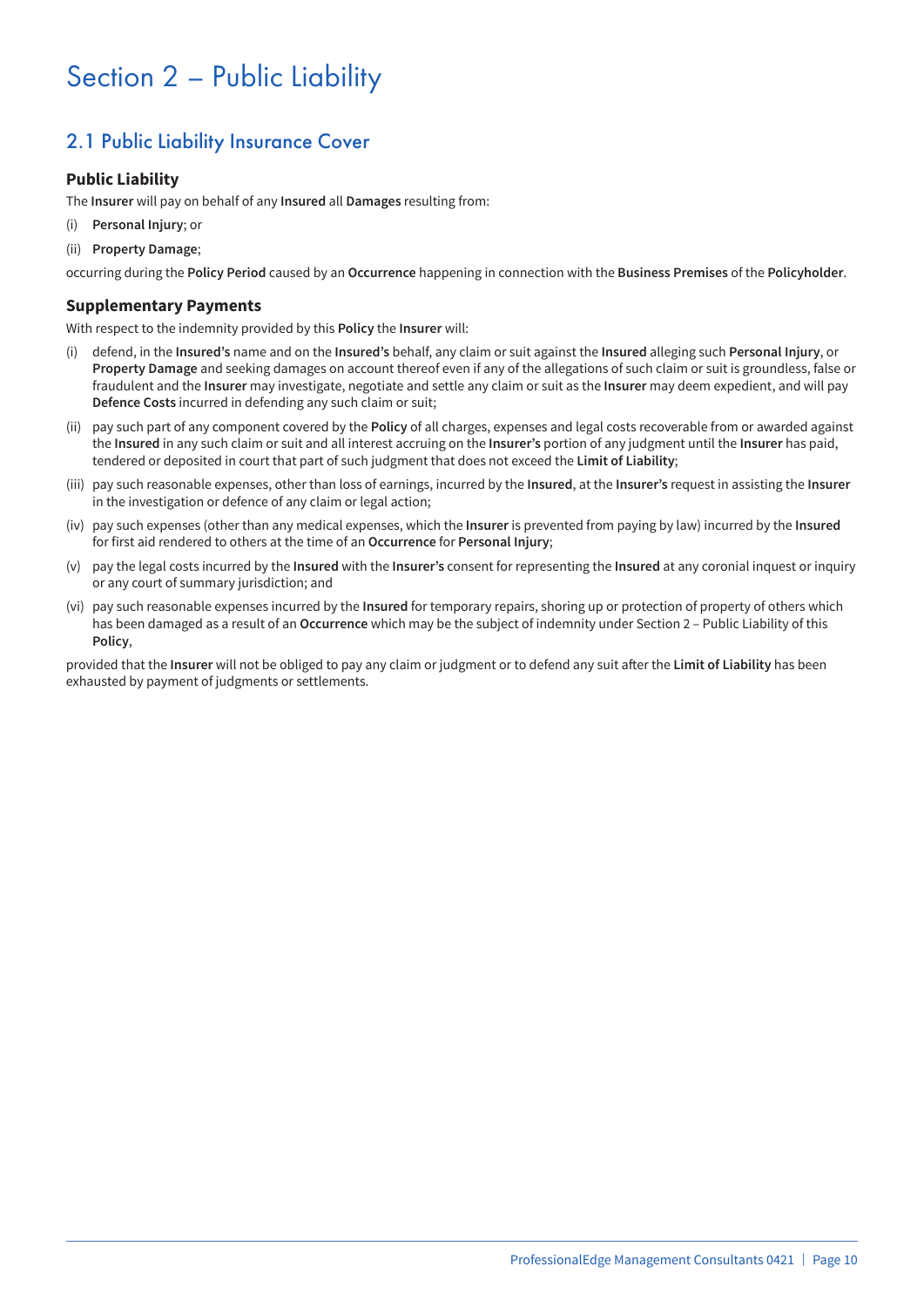## Section 3 – Exclusions

## 3.1 Exclusions applicable to Section 1 – Professional Indemnity

The **Insurer** shall not be liable to make any payment under this **Policy** arising out of, based upon or attributable to:

#### **Assumed or Acquired Liability**

any liability of a **Third Party**:

- (i) assumed by the **Insured** unless the **Insured** would in any event be legally liable in the absence of such assumed liability; or
- (ii) incurred prior to such **Third Party** becoming an **Insured** as a direct consequence of the **Insured** purchasing or acquiring another business or contract.

#### **Anti-Competitive**

any actual or alleged breach of any law or regulation with respect to any of the following activities: restrictive trade practices, antitrust, price fixing, predatory pricing, restraint of trade, unfair competition or tortious interference in another's business or contractual relationships. This includes but is not limited to any such conduct in contravention of the *Competition and Consumer Act 2010* (Cth), any Fair Trading Acts enacted by the States or Territories of Australia, *Federal Trade Commission Act* (USA), *Sherman Anti-Trust Act* (USA), *Clayton Act* (USA) or amendments thereto, or similar law or regulation, or such replacement, anywhere else in the world.

#### **Bodily Injury and/or Property Damage**

- (i) **Bodily Injury** of any person unless the **Bodily Injury** arises out of the performance of **Professional Services**; or
- (ii) loss of or damage to property unless the loss of or damage to property arises out of the performance of **Professional Services**.

#### **Commercial Management**

- (i) the refund of any professional fees;
- (ii) any taxes imposed or payable;
- (iii) any award of non-compensatory damages, including any punitive, aggravated, multiple or exemplary damages;
- (iv) any fine or pecuniary penalty pursuant to any law or regulation which an **Insured** is legally liable to pay;
- (v) any liquidated damages;
- (vi) the costs and expenses of complying with any order for, grant of or agreement to provide injunctive or other non-monetary relief; or
- (vii) any employment related compensation or benefits including but not limited to any salary, wages, commission or bonus, or overheads, charges or expenses of any **Insured**.

#### **Corporate Advisory Activities**

any actual or alleged rendering of or failure to render advice, recommendations, representations, or a fairness opinion in connection with any actual or alleged merger, acquisition, divestiture, tender offer, capital restructuring, dissolution or sale of all or substantially all of the assets or stock of a business entity, or any activity similar in nature or effect.

#### **Cyber**

any liability or loss arising from any intrusion due to the failure or the circumvention of the security of the **Company's Computer System**, which results in any unauthorised access, unauthorised use, hacking, a denial of service attack, a denial of access, the receipt or transmission of a malicious code, malicious software, malicious email, ransomware, trojan or virus which causes the destruction, modification, corruption, damage, deletion or disclosure of **Data** (including data of a third party) stored on any **Company's Computer System**.

#### **Directors & Officers**

the **Insured** acting in the capacity of a director or officer.

#### **Employers Liability**

**Bodily Injury** of any **Employee**.

#### **Employment Practices Liability Exclusion**

the recruitment, employment or termination of any **Employee**, or any decision not to employ a prospective **Employee**.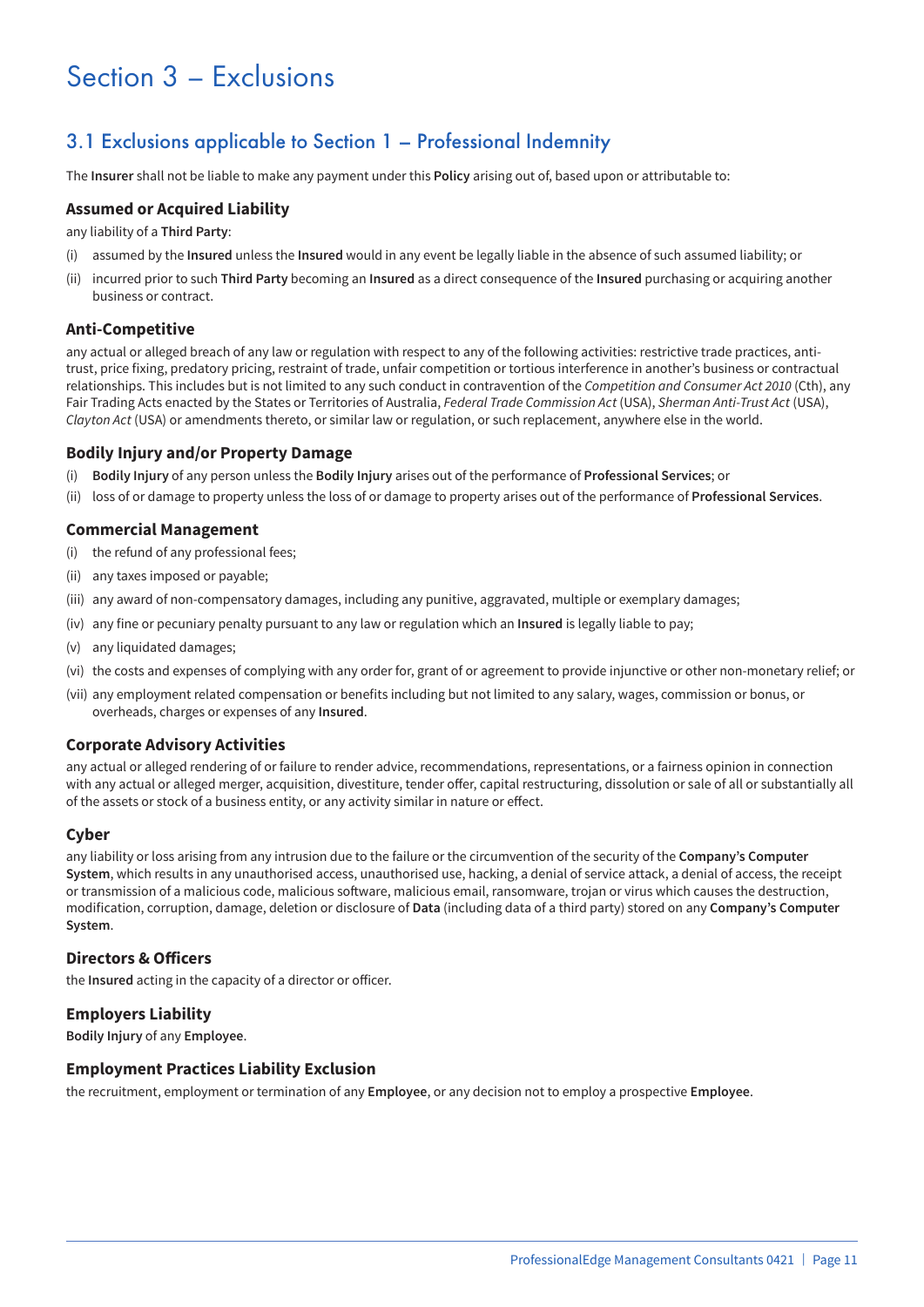#### **Excluded Activities and Advice**

any liability to pay compensation for the actual or alleged rendering of or failure to render any:

- (i) legal advice;
- (ii) financial, insurance or investment advice;
- (iii) valuation; or
- (iv) medical advice, service or treatment.

#### **Fraud & Dishonesty**

any **Fraud/Dishonesty** committed by or on behalf of any **Insured** or **Agent**.

This Exclusion will only apply in the event that any of the above is established by final adjudication by a judicial or arbitral tribunal against or any written admission (that has not been withdrawn) by the respective **Insured** or **Agent**.

#### **Insolvency**

the insolvency, administration, liquidation or receivership of any **Insured**.

#### **Intellectual Property/Confidentiality**

any actual or alleged breach of, infringement of or misappropriation, whether intentional or unintentional, of any **Intellectual Property Rights**.

#### **Limitation of Liability**

an **Insured** having entered into a written contract with any other party which excludes or limits the liability of such parties, including but not limited to any contract entered into as a result of a dispute which the **Insured** is or was a party to.

#### **Motor Vehicles/Aircraft/Watercraft**

any ownership, use, operation, or maintenance of any motor vehicle, aircraft, or watercraft of any kind.

#### **Owners and Occupiers Liability**

the ownership, management, occupation or control of real property by or on behalf of any **Insured**.

#### **Pollutants**

- (i) the actual, alleged or threatened presence, discharge, dispersal, release, migration or escape of **Pollutants**; or
- (ii) any direction, request or effort to:
	- (a) test for, monitor, clean up, remove, contain, treat, detoxify or neutralise **Pollutants**; or
	- (b) respond to or assess the effects of **Pollutants**.

#### **Prior Claims and Circumstances**

- (i) any **Claim** made prior to or pending at the inception of this **Policy**;
- (ii) any circumstance that, as of the inception of this **Policy**, may reasonably have been expected by any **Insured** to give rise to a **Claim**, **Inquiry**, or fine or penalty;
- (iii) any matter disclosed to an **Insurer** or on any proposal form prior to the inception of this **Policy**; or
- (iv) **Direct Financial Loss Discovered** prior to the inception of this **Policy**.

#### **Prohibited Amounts or Matters**

- (i) any amount which the **Insurer** is prohibited from paying by law; or
- (ii) any matter which may be uninsurable under the law governing this **Policy** or the jurisdiction in which a **Claim** is brought.

#### **Proportionate Conflict or Beneficial Interest**

the proportion of any **Claim** in which the **Insured** has a conflict or beneficial ownership or interest.

#### **Workmanship and Product Defects**

- (i) any actual or alleged defect in any product, material or good;
- (ii) the sale, distribution, manufacture, installation, construction, alteration, repair, servicing or treating of any goods or products by or on behalf of any **Insured**; or
- (iii) any actual or alleged faulty or inadequate workmanship.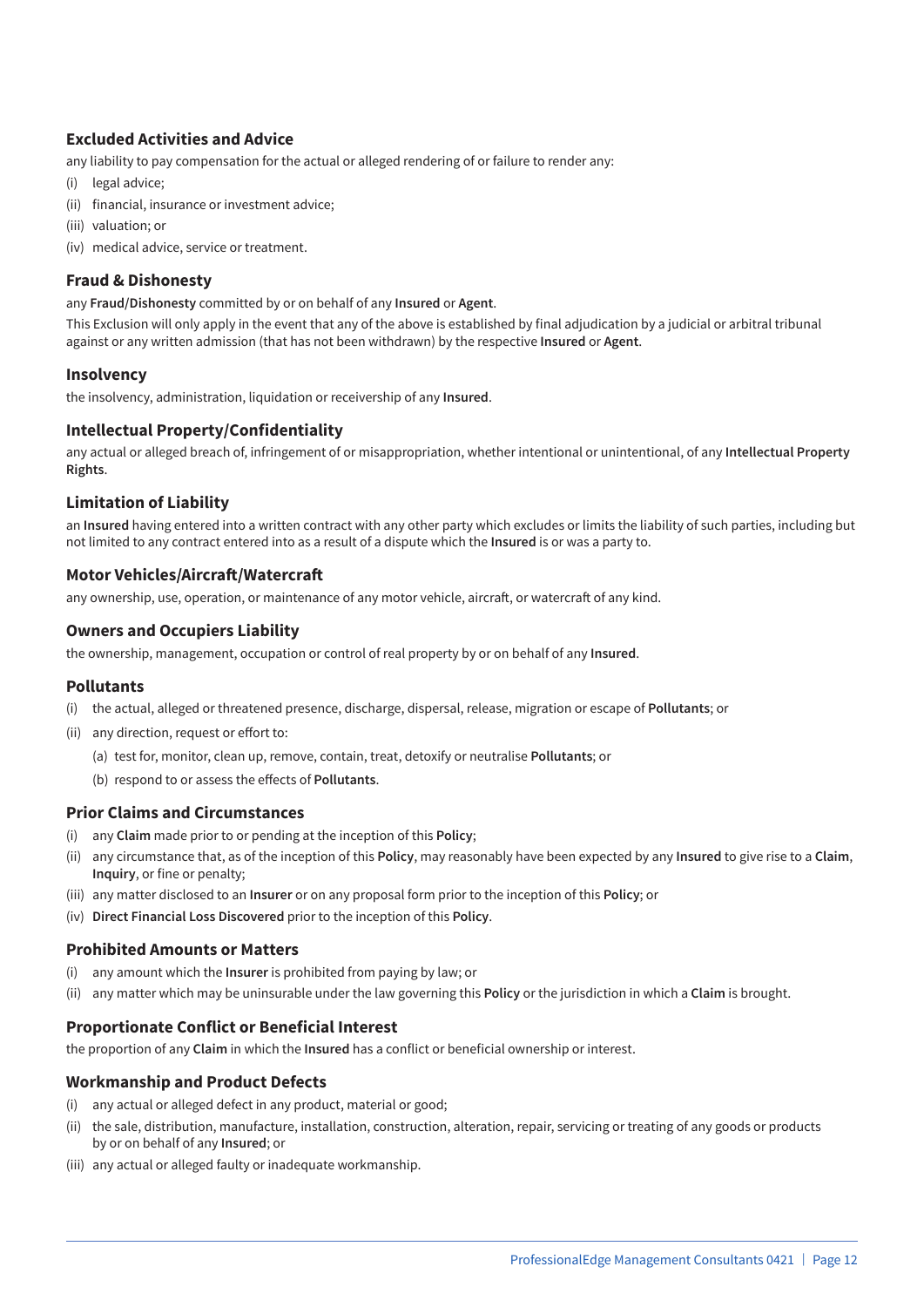#### **Proportionate Liability**

the **Insured** having assumed liability by reason of it having contracted out of **Proportionate Liability Legislation**.

#### **Related Parties**

any **Claim** by or on behalf of:

- (i) any **Insured** against another **Insured**, other than a **Claim** for contribution or indemnity which results directly from another **Claim** which would be covered under this **Policy** if made directly against another **Insured**;
- (ii) any **Family**, whether on their own behalf or a trustee of a trust;
- (iii) any **Organisation**; or
- (iv) any **Trust**.

#### **Retroactive Date**

any act, error or omission occurring, or **Professional Services** performed, prior to the **Retroactive Date**.

#### **Third Party Indemnities**

any indemnity, hold harmless or similar term of a contract provided by the **Insured** which is for the benefit of any natural person, company or other entity who is not a party contracting with the **Insured**.

#### **USA and Canada**

- (i) any **Professional Services** conducted in; or
- (ii) the enforcement of any judgment obtained in,

the United States of America, Canada or any of their territories or possessions.

#### *Fidelity Optional Extension Exclusions*

For the *"Fidelity"* Optional Extension only, this **Policy** shall not cover:

#### **Confidential Information**

any **Direct Financial Loss** arising out of, based upon, attributable to or in any way connected with the accessing and dissemination of, any confidential information including, but not limited to, trade secrets, computer programs, customer information, patents, trademarks, copyrights or processing methods.

#### **Consequential Loss**

any indirect or consequential loss of any nature, including but not limited to any loss of income such as interest and dividends not realised by the **Policyholder** or any **Subsidiary** or any other person or organisation, resulting from a **Direct Financial Loss** which is covered under this **Policy**.

#### **Director/Principal/Partner Dishonesty**

any **Direct Financial Loss** arising out of, based upon, attributable to or in any way connected with any fraudulent or dishonest activities involving collusion or complicity of a partner, principal or director of the **Policyholder** or any **Subsidiary**.

#### **Dual Controls**

any **Direct Financial Loss** or make any payment in connection with any **Dishonest Acts** arising out of, based upon or attributable to the **Insured's** failing to ensure that at least one principal, partner or director and one authorised signatory sign any cheques or funds transfer instructions.

#### **Extortion or Kidnap & Ransom**

any **Direct Financial Loss** arising out of, based upon, attributable to or in any way with connected with any extortion or kidnap and ransom.

#### **Loss Establishment Costs**

any fees, costs or other expenses incurred by the **Insured** in establishing the existence or amount of any **Direct Financial Loss** covered under this **Policy**.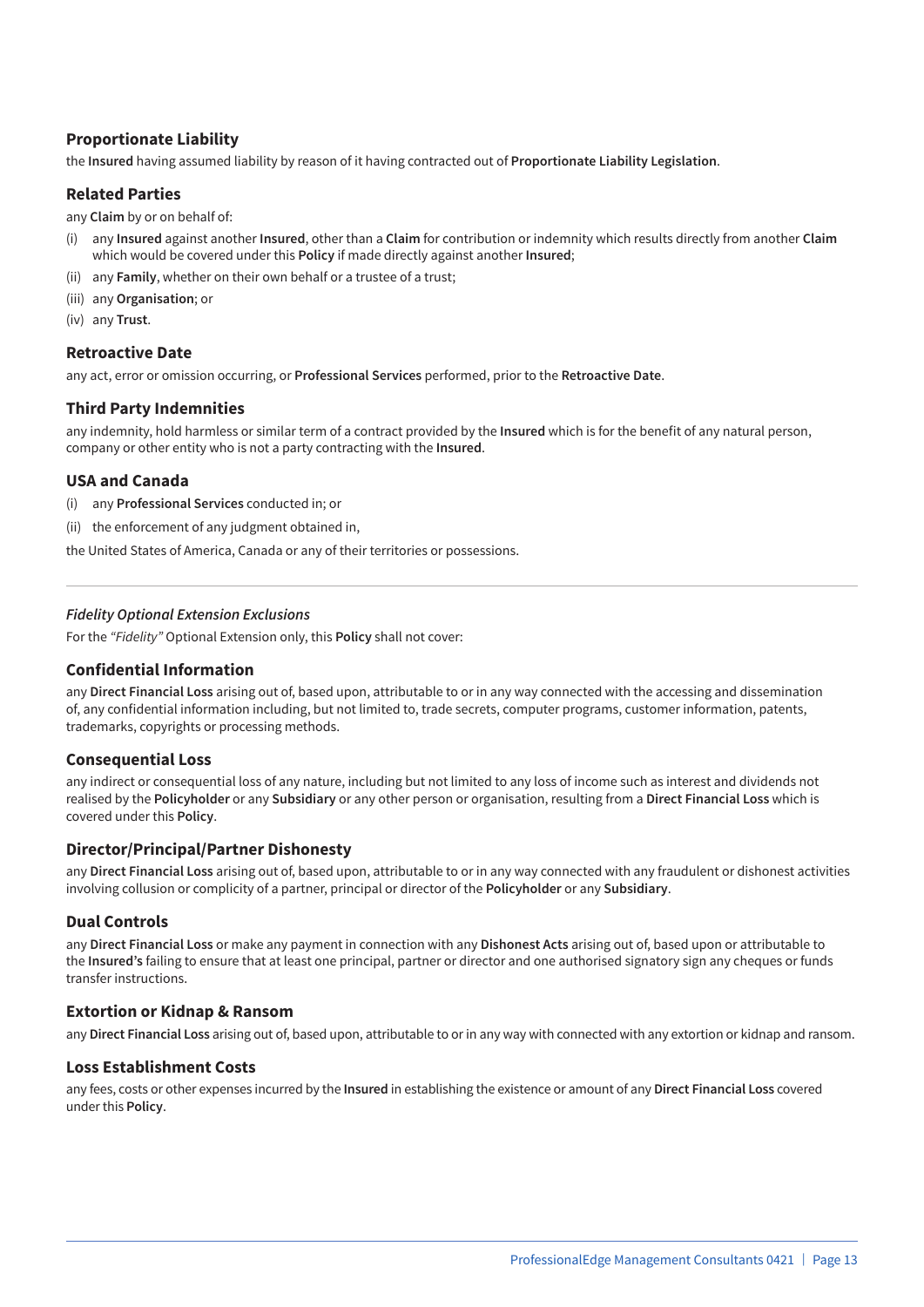#### **Loss Sustained After Knowledge**

any **Direct Financial Loss** arising out of, based upon, attributable to or in any way connected with any **Employee** from the time the **Policyholder's**, or a **Subsidiary's** partners, principals, directors, officers, departmental seniors, senior managers or equivalent (who are not in collusion with such **Employee** for the purpose of committing a **Dishonest Act**) had actual knowledge that the **Employee** had committed or was suspected of having committed a **Dishonest Act**.

#### **Profit & Loss or Inventory Computation**

any **Direct Financial Loss** the proof of which is dependent solely upon:

- (i) a profit and loss computation; or
- (ii) a comparison of inventory records with an actual physical count.

If, however, an **Employee** is identified as having caused or is suspected of having caused a **Direct Financial Loss**, then inventory records and actual physical count of inventory can be submitted as partial evidence in support of proof of the **Direct Financial Loss** as required by the *"Notification of Claims, Occurrences and Direct Financial Losses"* Condition.

### 3.2 Exclusions applicable to Section 2 – Public Liability

The **Insurer** shall not be liable to make any payment under this **Policy** arising out of, based upon or attributable to:

#### **Advertising Liability**

any liability to pay compensation for **Advertising Liability**.

#### **Aircraft/Watercraft**

any liability to pay compensation for **Personal Injury** or **Property Damage** arising from the ownership, possession or use or legal control by the **Insured** of:

- (i) any **Aircraft**; or
- (ii) any **Watercraft**.

#### **Aircraft Products**

any liability arising out of the selling, leasing, hiring or manufacture and/or supply of parts and/or products that are used with the **Insured's** knowledge in any **Aircraft** or any aerial device.

#### **Commercial Management**

- (i) taxes payable by the **Insured**;
- (ii) restitutionary relief;
- (iii) the costs and expenses of complying with any order for, grant of or agreement to provide injunctive or other non-monetary relief;
- (iv) employment related compensation or benefits, including but not limited to any salary, wages, commission or bonus, overhead, charges or expenses of any **Insured**; or
- (v) any matters which may be deemed uninsurable under the law governing this **Policy** or the jurisdiction in which a **Claim** is brought or the **Occurrence** occurs.

#### **Damage to Insured Products**

any liability to pay compensation for:

- (i) physical injury to or destruction or loss of the **Insured Products** or any part of those products arising out of them or any part of them; or
- (ii) loss of use of any tangible property caused by physical injury to or destruction or loss of the **Insured Products** or any part of those **Insured Products** arising out of them or any part of them.

#### **Electronic Data**

any liability to pay compensation for **Personal Injury** or **Property Damage** arising directly or indirectly out of, or in any way involving the **Insured's Internet Operations.**

This exclusion does not apply to **Personal Injury** or **Property Damage** arising out of any material which is already in print by the manufacturer in support of its product, including but not limited to product use and safety instructions or warnings, and which is also reproduced on its site.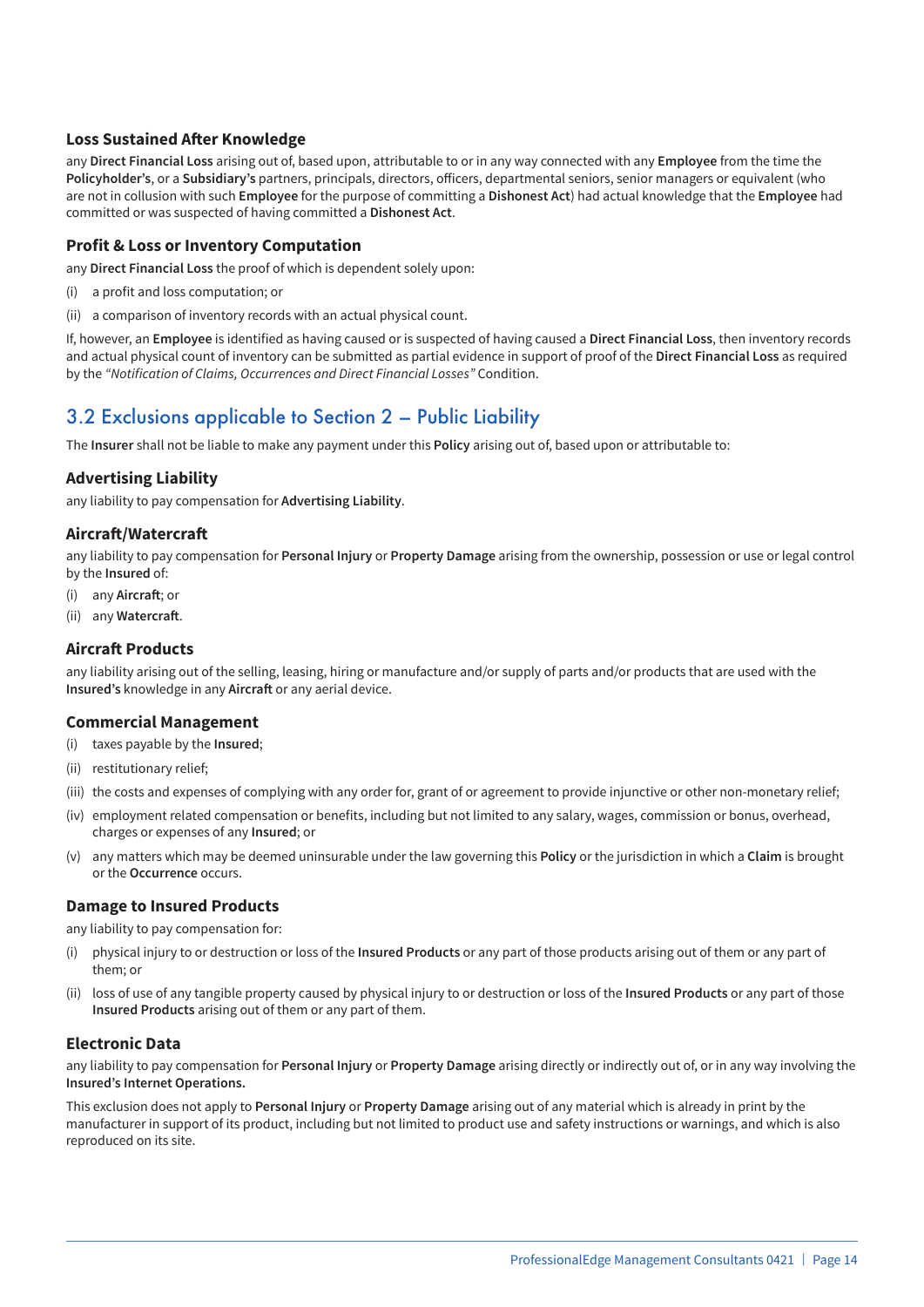#### **Employers Liability**

- (i) any liability for **Personal Injury** to any **Employee** in the **Insured's** service, or through the breach of any duty owed to that **Employee,** where the **Insured** is indemnified or entitled to be indemnified (either in whole or in part) in respect for claims for **Damages** under a policy of insurance (which expression includes arrangements made by the **Insured** to provide accident insurance for the **Insured's** workers under a licence to self insure) arranged (whether required by law or not) in accordance with any workers' compensation legislation or accident compensation legislation;
- (ii) any liability for **Personal Injury** to any **Employee** arising out of, or sustained in the course of, the employment of such person in the **Insured**'s service in Western Australia, other than a person of whom the **Insured** is deemed to be an employer by reason only of Section 175 of the Workers' Compensation and Rehabilitation Act 1981 (WA);
- (iii) any liability for mental anguish suffered by any **Employee** of the **Insured**;
- (iv) any liability for **Personal Injury** arising out of the harassment, libel, slander, defamation or humiliation of, or discrimination against, any **Employee**;
- (v) any liability of a type in respect of which indemnity previously would have been provided under a policy of insurance arranged in accordance with any workers' compensation legislation or accident compensation legislation, but in respect of which indemnity has been withdrawn or reduced as a consequence of a change to the scope, terms, provisions, or requirements of such legislation made after the commencement of the current **Policy Period**; or
- (vi) any other liability imposed by the provisions of any workers compensation legislation or accident compensation legislation or industrial award, agreement or determination.

This exclusion does not apply to the liability of others assumed by the **Insured** under a written contract where the contractual liability has been notified and specifically accepted by the **Insurer**.

#### **Faulty Workmanship**

any liability for the cost of performing, completing, correcting or improving any work done or undertaken by the **Insured**.

#### **Financial Loss**

any liability for financial loss, unless such loss is as the sole and direct result of **Personal Injury**, or **Property Damage** for which cover is provided under Section 2 – Public Liability of this **Policy**.

#### **Fines and Penalties**

any liability for fines, penalties, liquidated damages, punitive damages, exemplary damages, or aggravated damages, or any additional damages arising from the multiplication of compensatory damages.

#### **Libel and Slander**

any liability to pay compensation arising out of the publication or utterance of a libel or slander:

- (i) made prior to the **Policy Period**; or
- (ii) made at the direction of the **Insured** with the knowledge of the falsity thereof; or
- (iii) related to advertising, publishing or printing, broadcasting or telecasting activities conducted by or on behalf of the **Insured**.

#### **Motor Liability**

any liability to pay compensation for **Personal Injury** or **Property Damage** arising out of the ownership, possession or use under the control of the **Insured** of any **Motor Vehicle**:

- (i) which is registered or which is required under any legislation to be registered; or
- (ii) in respect of which compulsory liability or statutory indemnity is required by virtue of any legislation (whether or not that insurance is effected),

provided that exclusions (i) and (ii) above do not apply to **Personal Injury** where:

- (a) that compulsory liability insurance or statutory indemnity does not provide indemnity;
- (b) the reasons or reasons why that compulsory liability or statutory indemnity does not provide indemnity does not involve a breach by the **Insured** of legislation relating to **Motor Vehicles**; and
- (c) **Motor Vehicles** whilst being operated or used by the **Insured** as a **Tool of Trade**.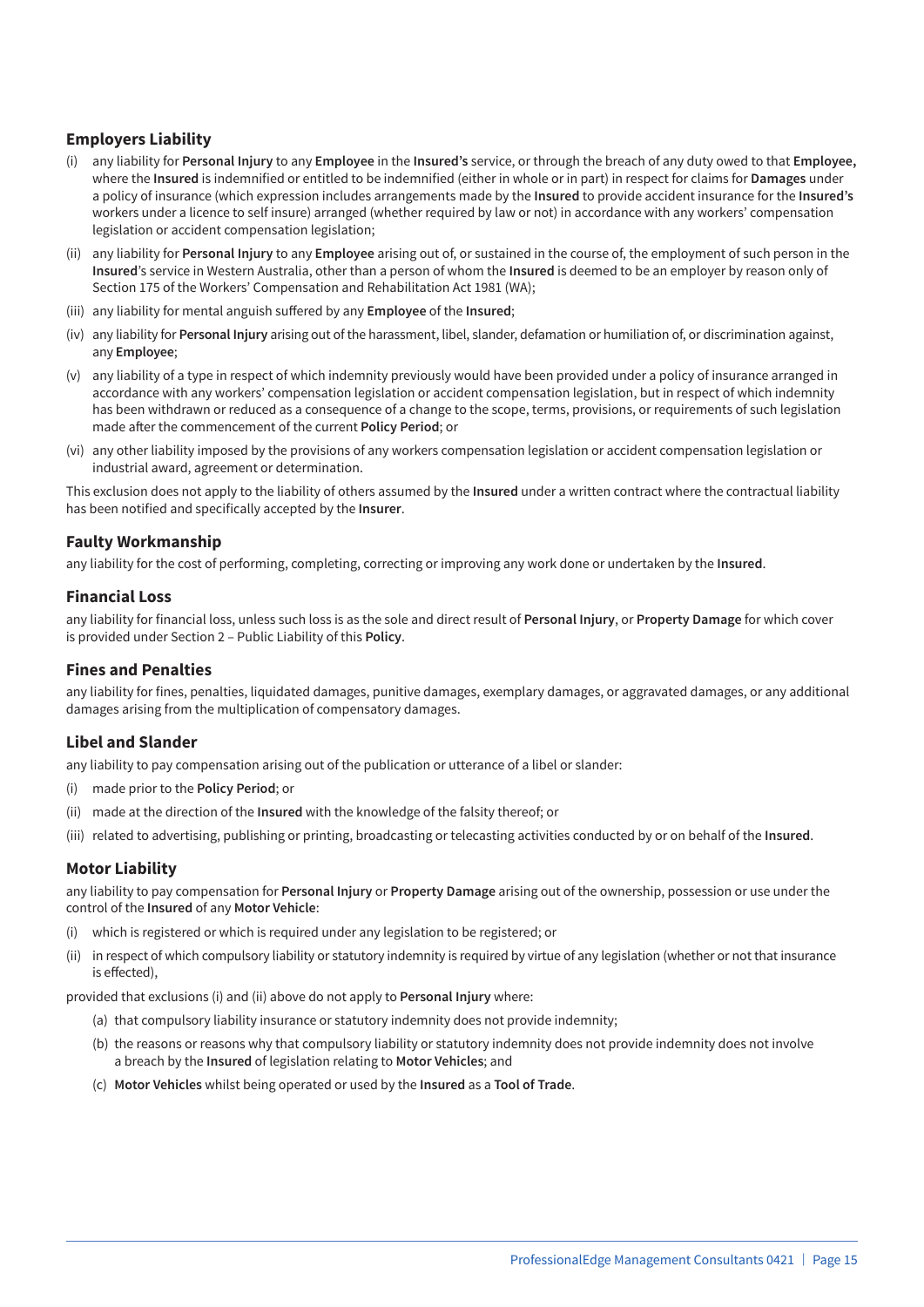#### **Pollution**

- (i) any liability to pay compensation for **Personal Injury** or **Property Damage** caused by or arising directly or indirectly out of the actual, alleged or threatened discharge, dispersal, release or escape of smoke, vapours, soot, fumes, acids, alkalis, toxic chemicals, liquids or gases, waste materials or other irritants, contaminants or pollutants into or upon any property, land, the atmosphere or any watercourse or body of water (including groundwater) but this exclusion does not apply if the actual discharge, dispersal, release or escape:
	- (a) is neither reasonably expected nor intended by the **Insured**; and
	- (b) is the consequence of a sudden and instantaneous cause which takes place at a clearly identifiable point in time during the **Policy Period**;
- (ii) any liability for any costs or expenses incurred in the preventing, removing, nullifying, or cleaning up any discharge, dispersal, release or escape as described in (i) above, unless such costs or expenses are consequent upon an unexpected, unintended sudden and instantaneous cause which takes place at a clearly identifiable point in time during the **Policy Period** and results in **Personal Injury** or **Property Damage** and is not otherwise excluded by this **Policy**; or
- (iii) the actual alleged or threatened discharge, dispersal, release or escape of smoke, vapours, soot, fumes, acids, alkalis, toxic chemicals, liquids or gases, waste materials or other irritants, contaminants or pollutants in the United States of America (USA) or Canada or in any country to which the laws of the USA or Canada apply.

#### **Product Recall and Repair**

any liability to pay compensation for damages claimed for the withdrawal, inspection, repair, replacement or loss of use of **Insured Products**.

#### **Professional Liability**

any liability to pay compensation for the rendering of or failure to render professional advice, design, service or specification; merger or acquisition advice; legal, financial, insurance or investment advice; corporate advisory; or valuations by the **Insured** or error or omission connected therewith other than rendering or failure to render professional medical advice by an **Employee** employed to provide medical advice, first aid and other medical services on the **Insured's** premises.

#### **Property Damage**

any liability to pay compensation for **Property Damage** in respect of property owned by or leased or rented by the **Insured** or in the **Insured's** physical or legal control other than:

- (i) **Employees** and/or guests and/or visitors' personal property;
- (ii) premises (including contents, fixtures and fittings) leased or rented by the **Insured** for the purpose of the business;
- (iii) premises (including contents, fixtures and fittings) temporarily occupied by the **Insured** for the purposes of carrying out work in connection with the business;
- (iv) **Motor Vehicles** (not belonging to or used by or on behalf of the **Insured**) in the physical or legal control of the **Insured** where such **Property Damage** occurs whilst any such **Motor Vehicles** is in a car park owned or operated by the **Insured** provided that the **Insured** does not operate the car park for reward; and
- (v) any property temporarily in the **Insured's** physical or legal control provided no indemnity is granted for damage to that part of any property upon which the **Insured** is or has been working on and the **Insurer's** liability under this clause does not exceed \$100,000 for any one **Occurrence**.

Notwithstanding (i) to (v) above, no cover is provided under this **Policy** in respect to liability assumed by the **Insured** under any contract or agreement which requires the **Insured** to effect material damage insurance on premises, property or goods which the **Insured** does not own.

#### **Silica**

any liability directly or indirectly caused by or alleged to be caused by or contributed to, in whole or in part, by or arising out of the presence, ingestion, inhalation or absorption of or exposure to silica products, silica fibers, silica dust or silica in any form, or to any obligation of the **Insured** to indemnify any party because of **Personal Injury** or **Property Damage** arising out of the presence, ingestion, inhalation or absorption of or exposure to silica products, silica fibers, silica dust or silica in any form.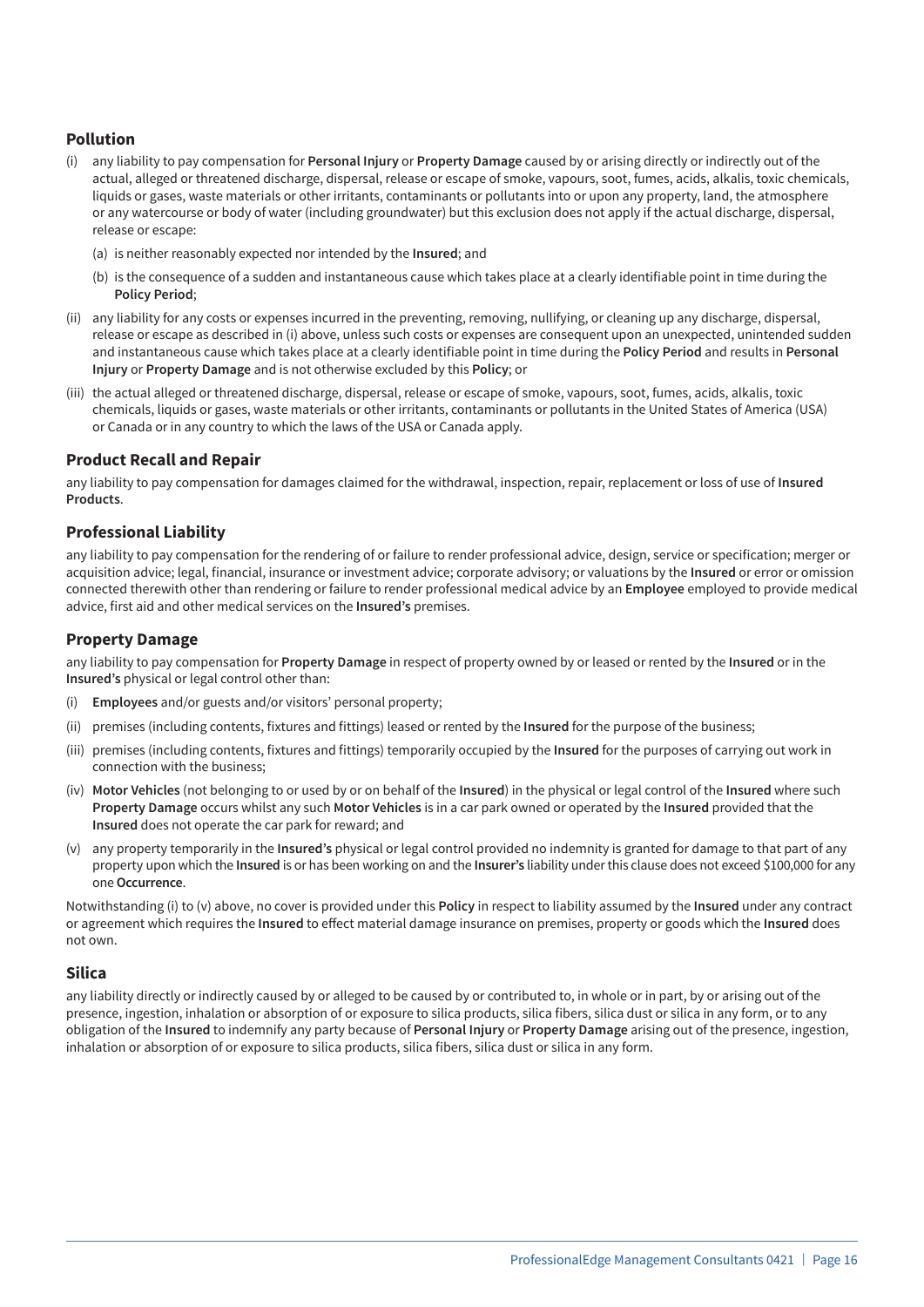### 3.3 Exclusions applicable to Section 1 – Professional Indemnity and Section 2 – Public Liability

The **Insurer** shall not be liable to make any payment under this **Policy** arising out of, based upon or attributable to:

#### **Intentional Acts**

any deliberate, intentional, reckless or wilful conduct.

#### **Misdeeds**

any act which a court, official tribunal or arbitrator finds, or which an **Insured** admits, to be a criminal, dishonest or fraudulent act; and in such event, the **Insurer** shall be reimbursed for all loss paid in connection with such **Claim** or **Occurrence**; provided, however, that this exclusion shall not apply to the *"Fraud/Dishonesty"* Standard Extension or the *"Fidelity"* Optional Extension.

#### **Nuclear and Radioactive Contamination**

- (i) any ionizing radiations or contamination by radioactivity from any nuclear fuel or from any nuclear waste from the combustion of nuclear fuel; or
- (ii) the radioactive, toxic, explosive or hazardous properties of any nuclear assembly or nuclear component thereof.
- For the purpose of this exclusion combustion shall include any self-sustaining process of nuclear fission.

#### **Patents/Trade Secrets**

any breach of any license concerning infringement of or misappropriation of patents or **Trade Secrets**.

#### **Trade Debts**

- (i) any trading debt incurred by an **Insured**; or
- (ii) any guarantee given by an **Insured** for a debt.

#### **War/Terrorism**

arising out of, based upon or attributable to any war (declared or otherwise), terrorism, warlike, military, terrorist or guerrilla activity, sabotage, force of arms, hostilities (declared or undeclared), rebellion, revolution, civil disorder, insurrection, usurped power, confiscation, nationalisation or destruction of or damage to property by or under the order of, any governmental, public or local authority or any other political or terrorist organisation.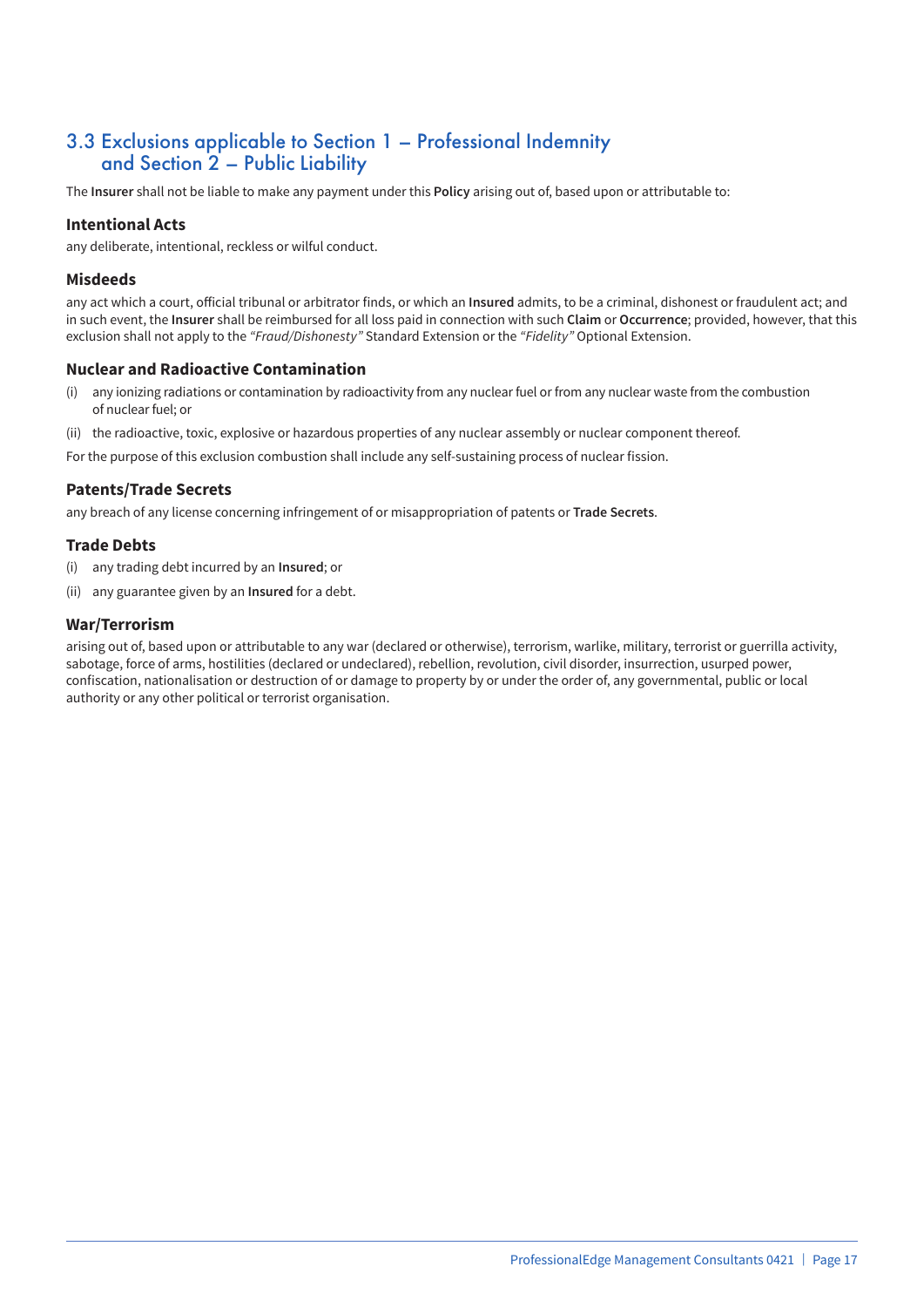## Section 4 – Claims Conditions

#### **Insurer's Response**

The **Insurer** shall:

- (i) acknowledge receipt of any correspondence under the '*Claims Conditions Notification of Claims, Occurrences and Direct Financial Losses'* within two (2) business days; and
- (ii) request any further material it reasonably requires to make its coverage determination within a reasonable time after receipt of the correspondence; and
- (iii) promptly advise the **Insured** of any additional investigation or material it reasonably requires; and
- (iv) within a reasonable time after receipt of all further material referred to in (ii) and (iii); and at the request of the **Insured**, the **Insurer** shall confirm their preparedness to advance any costs and expenses payable under this **Policy** as provided in (vi) below, except to the extent that indemnity has been denied; and
- (v) confirm the assumption of the defence of a **Claim** to the **Insured** in writing within a reasonable time as outlined under *'Defence & Settlement – Defence/Settlement'*; and
- (vi) advance all **Defence Costs** and payment of all other costs and expenses payable under this **Policy**, within a reasonable time after sufficiently detailed invoices for those costs are received and accepted for payment by the **Insurer**.

The timelines herein are premised upon the **Insured** providing notification within ten (10) business days in accordance with *'Claims Conditions – Notification of Claims, Occurrences and Direct Financial Losses'* so as to allow the **Insurer** to participate fully as outlined in *'Defence & Settlement – Defence/Settlement.'* The **Insured** may agree to extend these timelines at the request of the **Insurer**, and such agreement is not to be unreasonably withheld.

#### **Notification of Claims, Occurrences and Direct Financial Losses**

The **Insured** shall, as a condition precedent to the obligations of the **Insurer** under this **Policy**, give written notice to the **Insurer** as soon as practicable and during the **Policy Period** of any:

- (i) **Occurrence**, claim, writ, summons, impending proceedings, impending prosecution or inquest;
- (ii) **Claim** first made against the **Insured**;
- (iii) **Direct Financial Loss**; or
- (iv) matter under an extension.

All notifications must be in writing and reference the Policy Number, and addressed as required in the *"Claims Notice"* Item on the Schedule.

If the **Insured** notifies a **Direct Financial Loss** to the **Insurer**, the **Insured** must also, as soon as practicable, provide the **Insurer** with:

- (i) affirmative proof of the **Direct Financial Loss**; and
- (ii) all requested information and documents and co-operation in all matters pertaining to the **Direct Financial Loss**.

#### **Other Insurance**

This **Policy** shall always apply excess over any other insurance ("Other Insurance") that the **Insured** has a right to recover from and which is specified in the Other Insurance List in the Schedule to this **Policy**. This includes the renewal or replacement of such "Other Insurance" during the **Policy Period**.

The **Policyholder** shall notify the **Insurer** of any changes to "Other Insurance" in place. The **Policyholder** agrees to notify the **Insurer** of "Other Insurance" within 14 days of inception of the **Policy** or of any amendments to existing "Other Insurance" at its earliest convenience.

#### **Related Claims**

If notice of a **Claim** or loss insured by this **Policy** is given to the **Insurer** pursuant to the terms and conditions of this **Policy**, then:

- (i) any subsequent **Claim** or loss insured by this **Policy** alleging, arising out of, based upon or attributable to the facts alleged in that previously notified **Claim** or loss insured by this **Policy**; and
- (ii) any subsequent **Claim** or loss insured by this **Policy** which is the same as or related to any act or omission alleged in that previously notified **Claim** or loss insured by this **Policy**,

shall be considered made against the **Insured** and reported to the **Insurer** at the time notice was first given.

- Any **Claim**, **Claims** or losses insured by this **Policy** arising out of, based upon or attributable to:
- (i) the same cause; or
- (ii) a single act or omission; or
- (iii) a series of continuous, repeated or related acts or omissions,

shall be considered a single **Claim** or loss for the purposes of this **Policy**.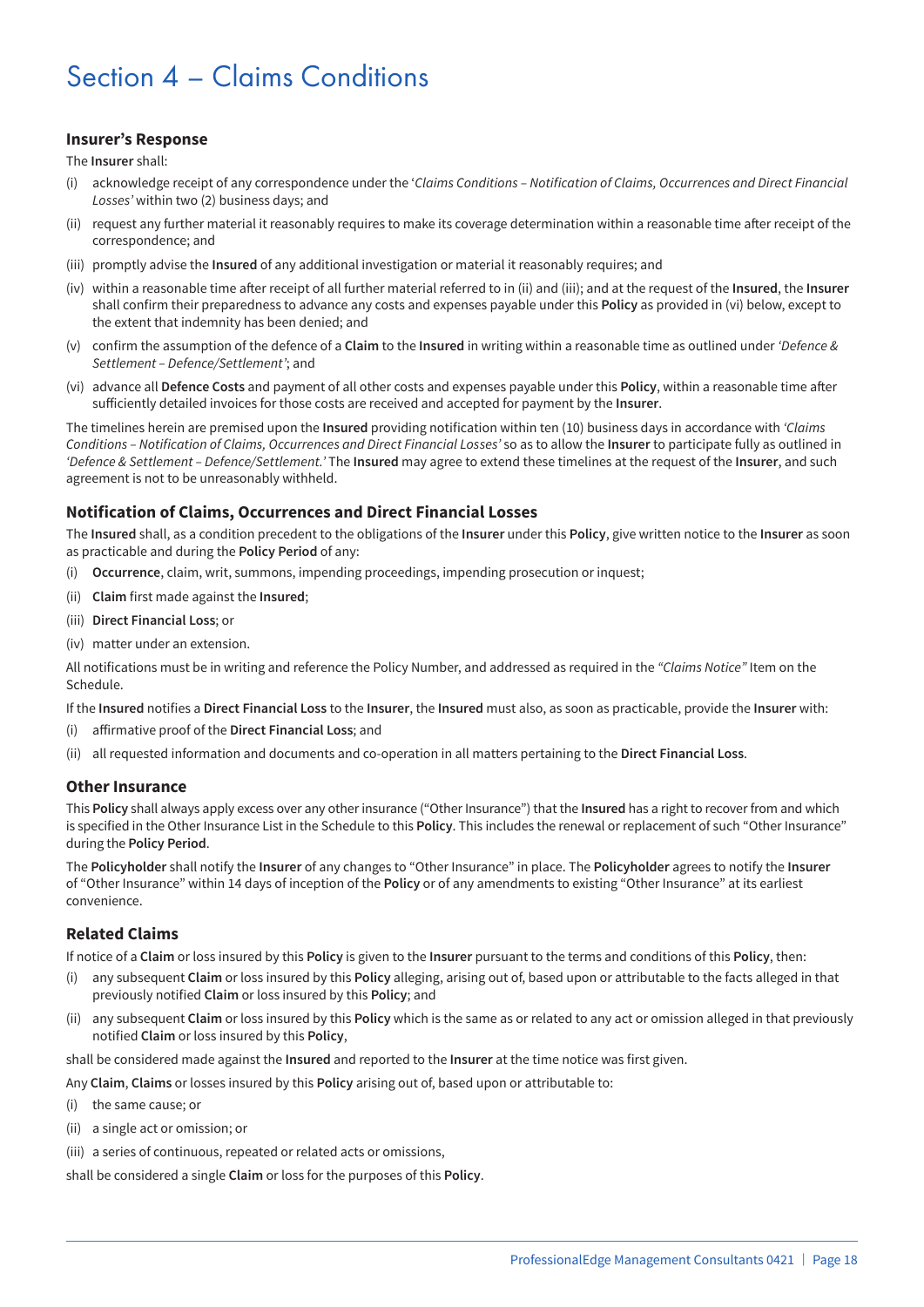#### **Related Dishonest Acts**

Any **Direct Financial Loss** resulting from a series of continuous, repeated or related **Dishonest Acts** shall be considered a single **Direct Financial Loss**.

#### **Related Occurrences**

All **Personal Injury** and **Property Damage** arising out of continuous or repeated exposure to substantially the same general conditions will be construed as arising out of one single **Occurrence** for the purposes of Section 2 – Public Liability of this **Policy**.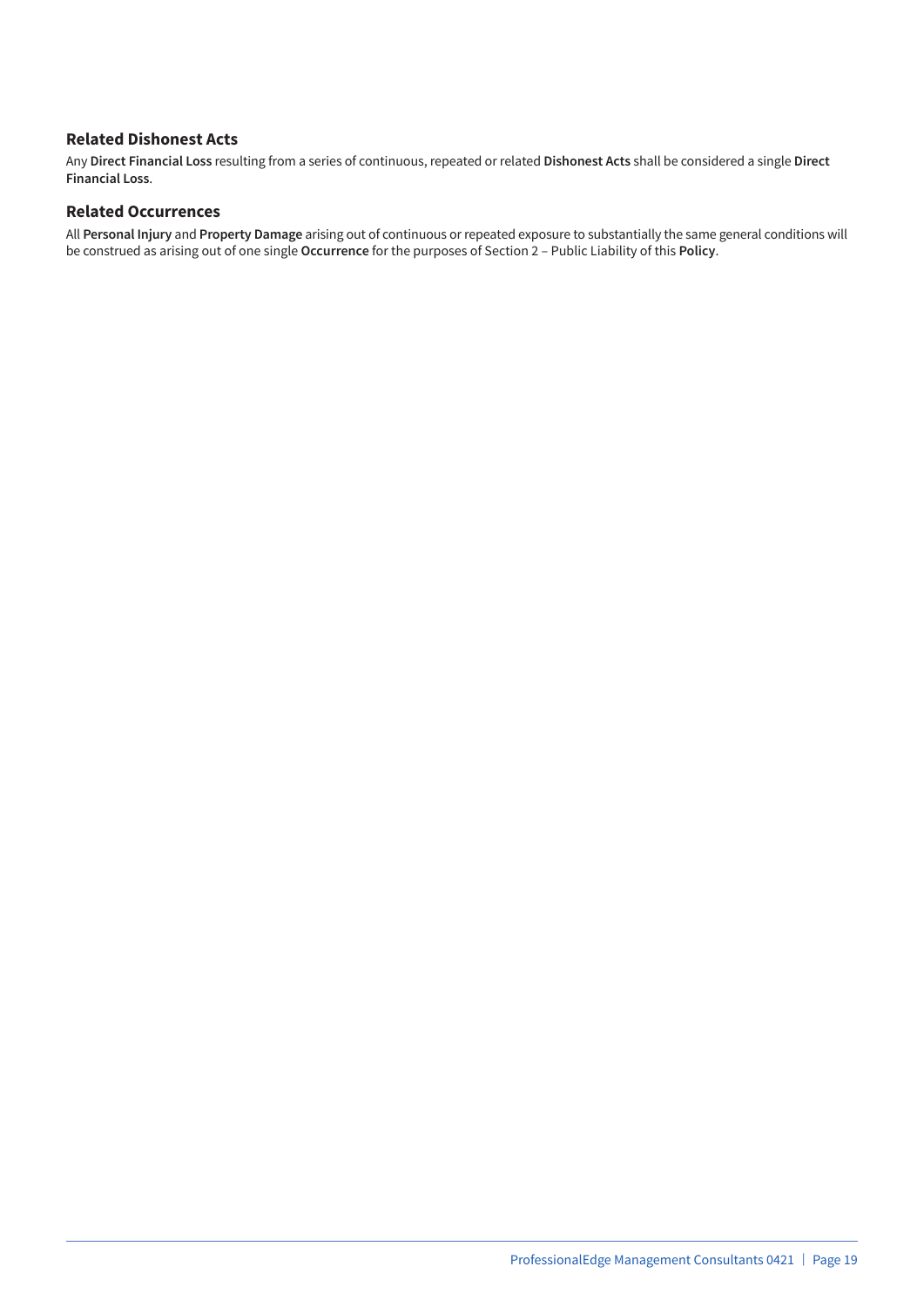## Section 5 – Defence & Settlement

#### **Allocation**

Where any **Claim** or **Occurrence** which arises from both covered matters and matters not covered by this **Policy**, the **Insurer's** liability under this **Policy** is limited to the proportion of the **Claim** or loss arising from an **Occurrence** which represents a fair and equitable allocation between each **Insured** and the **Insurer**, taking into account the relative legal and financial exposures attributable to covered matters and matters not covered under this **Policy**.

#### **Allocation Disputes**

If the parties are unable to agree on the fair and equitable allocation between covered matters and not covered matters, then this is to be referred for determination by an independent **Senior Lawyer**. The **Senior Lawyer** is to determine the fair and equitable allocation as an expert, not as an arbitrator.

The **Policyholder** (or its designee) and the **Insurer** may make submissions to the **Senior Lawyer**. The **Senior Lawyer** is to take account of the parties' submissions, but the **Senior Lawyer** is not to be fettered by such submissions and is to determine the fair and equitable allocation in accordance with his or her own judgment and opinion. The **Senior Lawyer's** determination shall be final and binding. The costs of the **Senior Lawyer's** determination are to be borne by the **Insurer**.

For so long as the amounts to be paid under the **Policy** remains un-agreed and undetermined, the **Insurer** shall pay the proportion which it considers represents a fair and equitable allocation. The fair and equitable allocation finally agreed or determined shall be applied retrospectively to any amounts incurred prior to agreement or determination.

#### **Cooperation**

The **Insured** will at their own cost:

- (i) render all reasonable assistance to the **Insurer** and co-operate in the defence of any **Claim** or any other claim, writ, summons, impending proceedings, impending prosecution or inquest arising directly from an **Occurrence** and the assertion of indemnification and contribution rights;
- (ii) use due diligence and do and concur in doing all things reasonably practicable to avoid or diminish any **Claim** under this **Policy** or any other claim, writ, summons, impending proceedings, impending prosecution or inquest arising directly from an **Occurrence**;
- (iii) give such information and assistance to the **Insurer** as the **Insurer** may reasonably require to enable it to investigate any **Claim** or any other claim, writ, summons, impending proceedings, impending prosecution or inquest arising directly from an **Occurrence** or determine the **Insurer's** liability under this **Policy**;
- (iv) use its best endeavours to preserve any property, products, appliances, plant or other things which might prove necessary or useful by way of evidence in connection with any **Claim** or any other claim, writ, summons, impending proceedings, impending prosecution or inquest and, so far as may be reasonably practicable, no alteration or repair shall be effected without the **Insurer's** consent until the **Insurer** has had the opportunity of inspection; and
- (v) take all reasonable steps to prevent other **Personal Injury** or **Property Damage** arising out of the same or similar conditions.

#### **Defence/Settlement**

The **Insurer** does not assume any duty to defend, and the **Insured** shall defend and contest any **Claim**, or any other claim, writ, summons, impending proceedings, impending prosecution or inquest arising directly from an **Occurrence**, made against them unless the **Insurer**, in its sole and absolute discretion, elects in writing to take over and conduct the defence and settlement of any **Claim** or any other claim, writ, summons, impending proceedings, impending prosecution or inquest arising directly from an **Occurrence**. If the **Insurer** does not so elect, it shall be entitled, but not required, to participate fully in such defence and the negotiation of any settlement that involves or appears reasonably likely to involve the **Insurer**. The **Insurer** has the right at any time after notification of a **Claim**, or any other claim, writ, summons, impending proceedings, impending prosecution or inquest arising directly from an **Occurrence**, to make a payment to the **Insured** of the unpaid balance of the **Limit of Liability**, and upon making such payment, all obligations of the **Insurer** to the **Insured** under this **Policy**, including, if any, those relating to defence, shall cease.

In the event that payment is made under the *"Advanced Defence Costs"* Insurance Cover, and it is determined that such **Insured** is not entitled to such payment under this **Policy**, each **Insured** will repay the **Defence Cost** to the **Insurer** for such amounts paid.

#### **Insurer's Consent**

As a condition precedent to cover under this **Policy**, no **Insured** shall admit or assume any liability, enter into any settlement agreement, consent to any judgment, or incur any **Defence Costs** without the prior written consent of the **Insurer**. Only those settlements, judgments and **Defence Costs** consented to by the **Insurer**, and judgments resulting from **Claims** defended in accordance with this **Policy**, shall be recoverable under this **Policy**.

Notwithstanding anything to the contrary, whenever the **Insurer's** consent is required under this **Policy**, whether as a precondition or otherwise, the **Insurer** will not unreasonably withhold or delay giving such consent.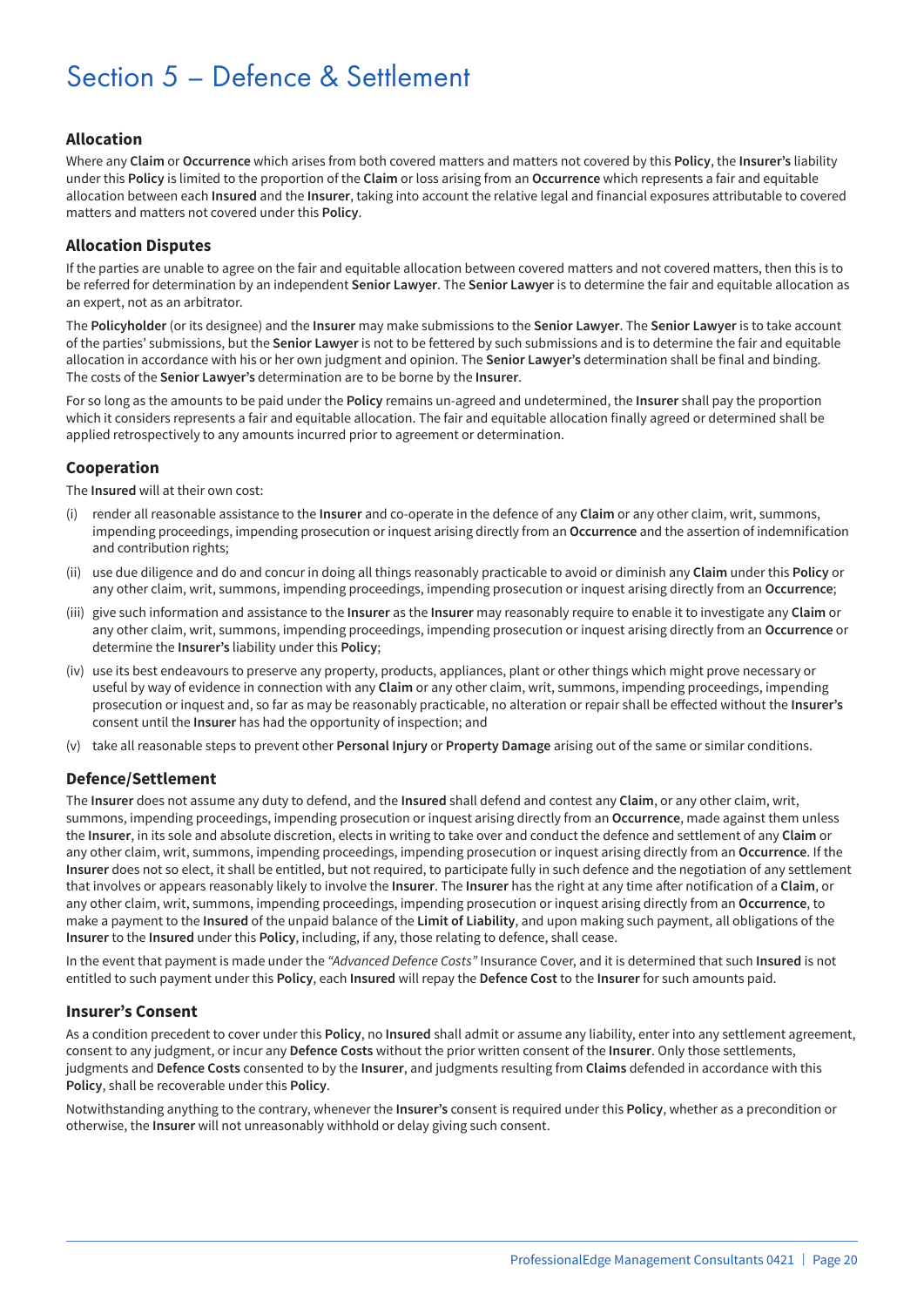#### **Direct Financial Loss Mitigation**

As soon as the **Insured Discovers** a **Direct Financial Loss** involving an identified **Employee**, the **Insured** must immediately take all necessary steps to prevent any additional **Direct Financial Loss** being caused by the same identified **Employee**. Any further **Direct Financial Loss** caused by the same **Employee** after the date of **Discovery** will not be covered by this **Policy**.

#### **Insured's Consent**

The **Insurer** may make any settlement of any **Claim** it deems expedient with respect to any **Insured**, subject to such **Insured's** written consent. If any **Insured** withholds consent to such settlement, the **Insurer's** liability on account of such **Claim** or **Occurrence** shall not exceed the amount for which the **Insurer** could have settled such **Claim** or **Occurrence**, plus **Defence Costs** incurred as of the date such settlement was proposed in writing by the **Insurer**, less coinsurance (if any) and the applicable **Retention**.

#### **Reasonable Care**

The **Insured** shall:

- (i) take all reasonable precautions to:
	- (a) prevent **Personal Injury** or **Property Damage**; and
	- (b) comply and ensure that the **Insured's Employees** and agents comply with all Statutory Obligations, By-Laws or Regulations imposed by any Public Authority in respect thereof for the safety of persons and property.

#### **Cross Liability**

In respect of Section 2 – Public Liability only, where more than one party comprises the **Insured** each of the parties shall be considered as a separate and distinct unit and the word **Insured** shall be considered as applying to each party in the same manner as if a separate policy had been issued to each of the said parties provided that nothing in this clause shall result in the increase of the **Limit of liability** under this **Policy** in respect of any **Occurrence**.

#### **Inspection**

The **Insurer** shall be permitted but not obligated to inspect the **Insured's** property and operations at any time. Neither the **Insurers'** right to make inspections nor the making thereof nor any report thereon shall constitute an undertaking on behalf of or for the benefit of the **Insured** or others, to determine or warrant that such property or operations are safe. The **Insurer** may examine and audit the **Insured's** books and records at any time during the **Policy Period** and extensions thereof and within three (3) years after the final termination of this **Policy**, as far as they relate to the subject matter insured.

#### **Subrogation**

If any payment is to be made under this **Policy** in respect of a **Claim**, **Occurrence** or other claim, writ, summons, impending proceedings, impending prosecution or inquest or other loss insured by this **Policy**, the **Insurer** shall be subrogated to all rights of recovery of the **Insured** whether or not payment has in fact been made and whether or not the **Insured** has been fully compensated for its actual loss. The **Insurer** shall be entitled to pursue and enforce such rights in the name of the **Insured** who, at its own cost, shall provide the **Insurer** with all reasonable assistance and co-operation in doing so, including but not limited to the execution of any necessary instruments and papers. The **Insured** shall do nothing to prejudice these rights. Any amount recovered in excess of the **Insurer's** total payment shall be restored to the **Insured** less the cost to the **Insurer** of such recovery.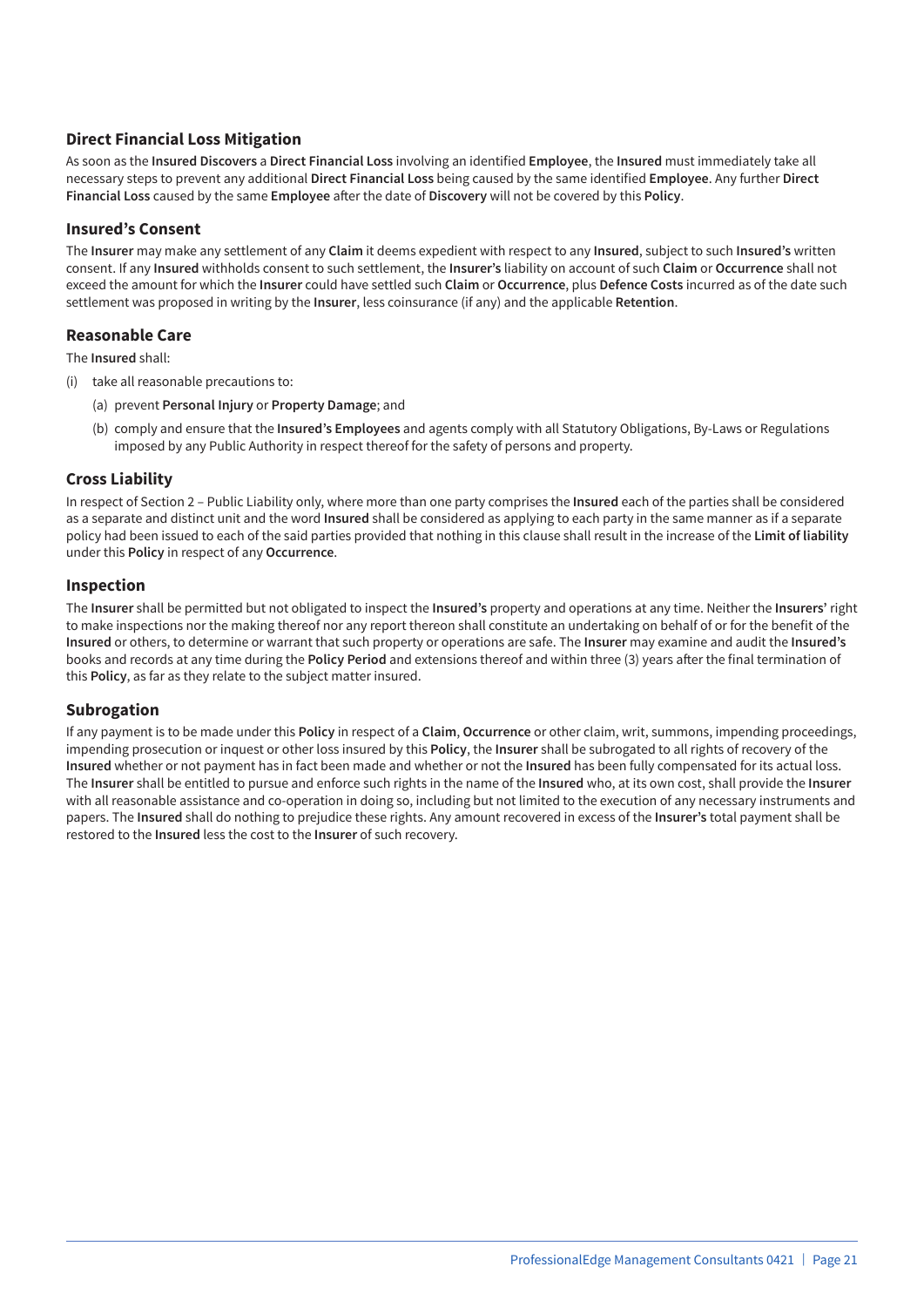## Section 6 – Limit & Retention

## Limit of Liability

#### **Section 1 – Professional Indemnity**

The total amount payable by the **Insurer** for a single **Claim** or loss (as specified in the *"Related Claims"* Condition) or **Direct Financial Loss** (as specified in the *"Related Dishonest Acts"* Condition) shall not exceed the Limit of Liability (any one **Claim**). The total amount payable by the **Insurer** under Section 1 – Professional Indemnity of this **Policy** shall not exceed the **Limit of Liability** (Aggregate).

The **Limit of Liability** is inclusive of **Defence Costs**, except where the amount of a single covered **Claim** exceeds the **Limit of Liability** (any one **Claim**), in which case the **Insurer** will cover **Defence Costs** in addition to the **Limit of Liability** up to the proportion that the **Limit of Liability** (any one **Claim**) bears to the total amount paid to dispose of the **Claim**.

The **Limit of Liability** (any one **Claim**) and the **Limit of Liability** (Aggregate) for the period provided in the *"Extended Reporting Period"* Extension are part of, and not in addition to, the **Limit of Liability** (any one **Claim**) and the **Limit of Liability** (Aggregate) for the **Policy Period**. Each Sublimit of Liability and Extension in Section 1 – Professional Indemnity of this **Policy** is part of the **Limit of Liability** (Aggregate) applicable to Section 1 – Professional Indemnity of this **Policy** and is not payable in addition to such **Limit of Liability** (Aggregate).

#### **Section 2 – Public Liability**

The total amount payable by the **Insurer** for a single **Occurrence** (as specified in the *"Related Occurrences"* Condition) shall not exceed the **Limit of Liability** (any one **Occurrence**).

Except where otherwise stated, the **Insurer** will pay Supplementary Payments in addition to the **Limit of Liability**. In the event that the total **Damages** resulting from a single covered **Occurrence** exceeds the **Limit of Liability** (any one **Occurrence**), then the **Insurer** will cover parts (i) to (v) of the Supplementary Payments in addition to the **Limit of Liability** (any one **Occurrence**) up to the proportion that the **Limit of Liability** (any one **Occurrence**) bears to the total amount paid to dispose of the claim arising from the **Occurrence**.

However, the **Limit of Liability** in respect of **Occurrences** in the United States of America or Canada or any of their territories or possessions will be inclusive of Supplementary Payments.

### General

The inclusion of more than one **Insured** under this **Policy** does not operate to increase the total amount payable by the **Insurer** under any Section of this **Policy**.

### Retention

#### **Section 1 – Professional Indemnity**

The **Insurer** shall only pay for the amount of any **Claim** or other loss insured under Section 1 – Professional Indemnity of this **Policy** which is in excess of the **Retention** applicable to Section 1 – Professional Indemnity of this **Policy**. A single **Retention** shall apply to a single **Claim** or loss (as specified in the *"Related Claims"* Condition) or **Direct Financial Loss** (as specified in the *"Related Dishonest Acts"* Condition). The **Retention** is to be borne by the **Insured** and shall remain uninsured.

For Section 1 – Professional Indemnity of the **Policy** only, the **Retention** is exclusive of **Defence Costs**.

#### **Section 2 – Public Liability**

The **Insurer** shall only pay for any **Damages** and amounts insured under the *"Supplementary Payments"* Insurance Cover which are in excess of the **Retention** applicable to Section 2 – Public Liability of this **Policy**. A single **Retention** shall apply to **Damages** and amounts insured under the *"Supplementary Payments"* Insurance Cover arising from a single **Occurrence** (as specified in the *"Related Occurrences"* Conditions). The **Retention** is to be borne by the **Insured** and shall remain uninsured.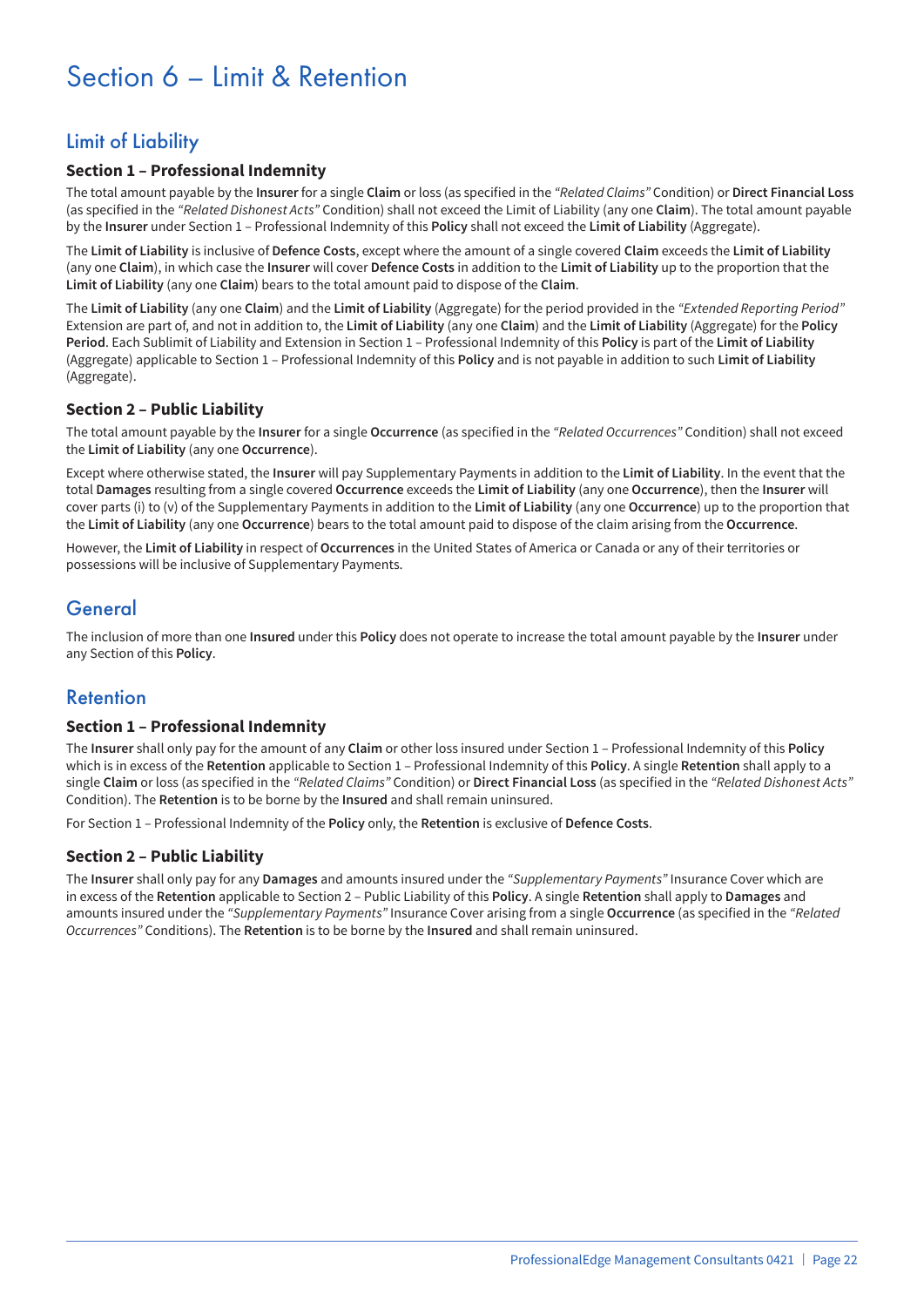## Section 7 – General Provisions

#### **Administration**

The **Policyholder** has acted and shall act on behalf of each and every **Insured** with respect to:

- (i) negotiating terms and conditions of, binding and amending cover;
- (ii) exercising rights of **Insureds**;
- (iii) notices;
- (iv) premiums;
- (v) endorsements;
- (vi) dispute resolution;
- (vii) claims management and consent to defence/settlement; and
- (viii) payments to any **Insured**.

#### **Alteration of Risk**

The **Insured** must provide the **Insurer** with immediate written notice of:

- (i) every change which materially varies any of the facts or circumstances existing at the commencement of this **Policy** that comes to the **Insured's** knowledge, which will also be deemed to include the knowledge of any person whose knowledge would in law be the **Insured's** knowledge; and
- (ii) if the **Insured** does not provide such notification before the happening of a **Claim** or an **Occurrence** giving rise to a claim under this **Policy** then, subject to the *Insurance Contracts Act 1984* (Cth), the **Insurer** may refuse to pay a claim, either in whole or in part.

#### **Assignment**

This **Policy** and any rights under or in respect of it cannot be assigned without the prior written consent of the **Insurer**.

#### **Cancellation**

This **Policy** may be cancelled by the **Policyholder** at any time by providing written notice to the **Insurer**. Where no **Claims**, or, pursuant to section 40(3) of the *Insurance Contracts Act 1984*, circumstances that might give rise to a **Claim**, have been notified to the **Insurer** and no liability is incurred by the **Insurer** to make a payment under the policy arising from such **Claim** or circumstance, the **Policyholder** shall be entitled to a refund of the *pro rata* proportion of the premium for the unexpired **Policy Period**.

This **Policy** may be cancelled by the **Insurer** as prescribed by the *Insurance Contracts Act 1984* (Cth).

#### **Insurance Arranged By Principal**

For Section 2 – Public Liability of this **Policy** only, If the **Insured** enters into an agreement with any other party (who for the purpose of this clause is called the *"Principal"*) pursuant to which the Principal has agreed to provide a policy of insurance which is intended to indemnify the **Insured** for any loss or liability arising out of the performance of the said agreement then the **Insurer** will (subject to the terms and conditions of this **Policy**) only indemnify the **Insured** for loss or liability not covered by the policy of insurance provided by the Principal.

#### **Non-Imputation & Severability**

For the purposes of determining the applicability of cover under this **Policy**:

- (i) where the **Policy** affords cover to more than one party, the failure to comply with the duty to disclosure under the *Insurance Contracts Act 1984* (Cth) or misrepresentation by any **Insured** shall not prejudice the rights of any other **Insured** to cover under this **Policy**; and
- (ii) the conduct of any one **Insured** shall not be imputed to any other **Insured**.

In the event of (i) and (ii) above, cover is only provided where the other **Insured** is innocent of and had no prior knowledge of the failure, misrepresentation or conduct.

#### **Plurals, Headings and Titles**

The descriptions in the headings and titles of this **Policy** are solely for reference and convenience and do not lend any meaning to this contract. Words and expressions in the singular shall include the plural and vice versa. In this **Policy**, words in **bold** typeface have special meaning and are defined. Words that are not specifically defined in this **Policy** have the meaning normally attributed to them.

#### **Policy Purchase**

In granting cover to the **Insured**, the **Insurer** has relied upon the material statements and particulars in the proposal together with its attachments and other information supplied. If the **Insurer** becomes entitled to avoid this **Policy** from inception or from the time of any variation in cover, the **Insurer** may at its discretion maintain this **Policy** in full force but exclude the consequences of and any **Claim**, **Direct Financial Loss** or **Occurrence** relating to any matter which ought to have been disclosed before inception or any variation in cover.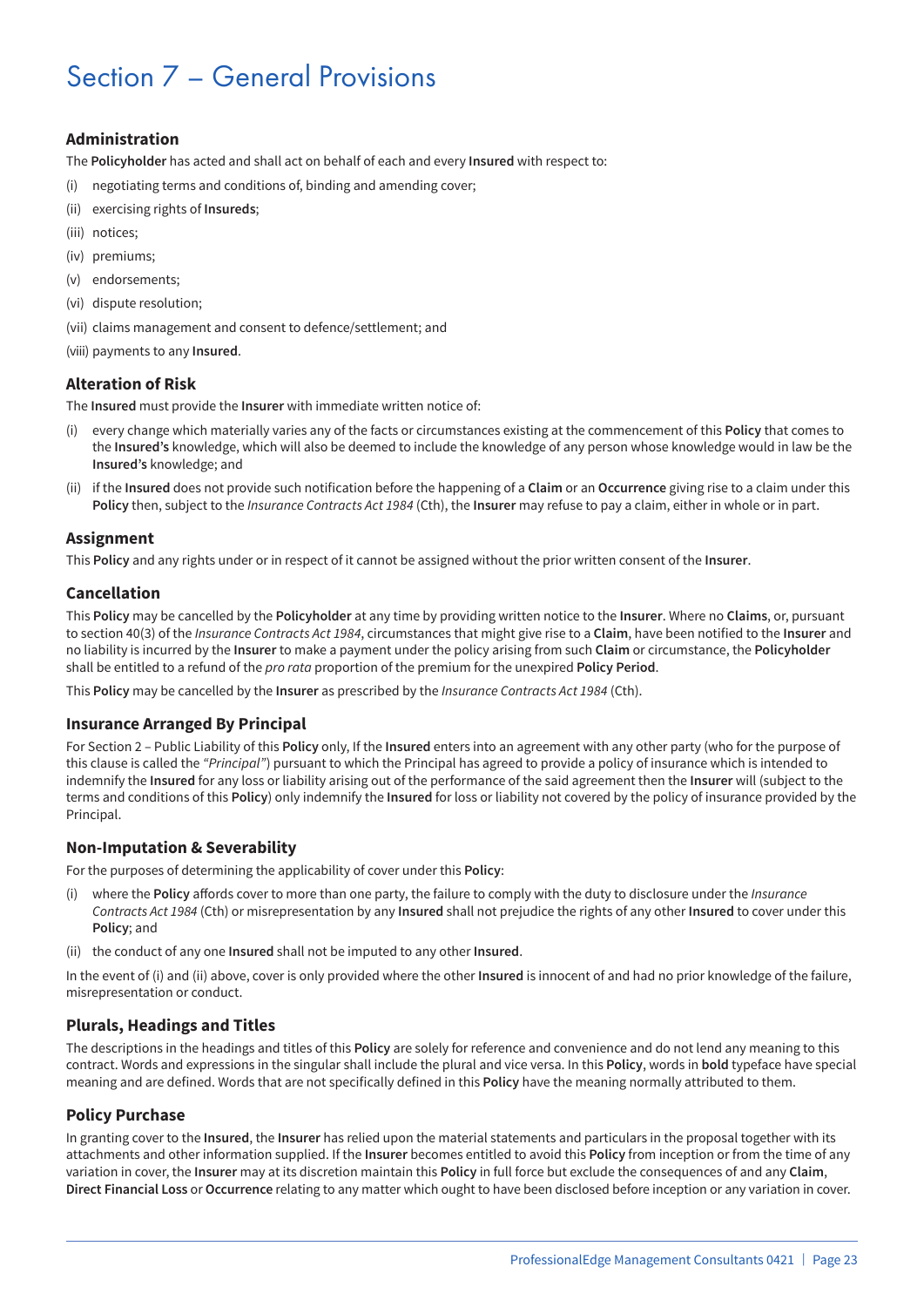#### **Run-Off Event**

If a **Run-Off Event** occurs during the **Policy Period**, Section 1 – Professional Indemnity of this **Policy** shall continue to provide cover but only as provided for in the *"Automatic Run-Off Event"* Standard Extension in Section 1 – Professional Indemnity of this **Policy**.

No cover shall be available under Section 2 – Public Liability of this **Policy** in respect any **Occurrence** occurring after the effective date of a **Run-Off Event**.

#### **Sanctions**

If, by virtue of any law or regulation which is applicable to the **Insurer**, its parent company or its ultimate controlling entity, at the inception of the **Policy** or at any time thereafter, providing coverage to the **Insured** is or would be unlawful because it breaches an applicable embargo or sanction, the **Insurer** shall provide no coverage and have no liability whatsoever nor provide any defence to the **Insured** or make any payment of defence costs or provide any form of security on behalf of the **Insured**, to the extent that it would be in breach of such embargo or sanction.

#### **Scope and Governing Law**

Where legally permissible and subject to the *"Sanctions"* General Provision and the exclusions in this **Policy**, Section 1 – Professional Indemnity of this **Policy** shall apply to any **Claim** made against any **Insured** anywhere in the world.

Where legal permissible and subject to the *"Sanctions"* General Provision and the exclusions in this **Policy**, Section 2 – Public Liability of the **Policy** shall apply in respect of **Occurrences** anywhere in the world but does not apply to or insure any liability or any other claim, writ, summons, impending proceedings, impending prosecution or inquest arising from or in respect of:

- (i) the **Business** carried on by the **Insured** at or from any premises situated outside Australia or New Zealand,
- (ii) any contract entered into by the **Insured** under the terms of which work is to be performed outside Australia or New Zealand, or
- (iii) any exports by the **Insured**, its agents or servants to the United States of America or Canada or any of their territories or possessions.

Any interpretation of this **Policy** relating to its construction, validity or operation shall be made in accordance with the laws of the Commonwealth of Australia and the State or Territory in which the **Policy** is issued and in accordance with the English text as it appears in this **Policy**. The parties will submit to the exclusive jurisdiction of the Australian courts, unless specified otherwise.

#### **Tax**

Any payment under this **Policy** shall be reduced by the amount of any input tax credit that the relevant **Insured** is entitled to.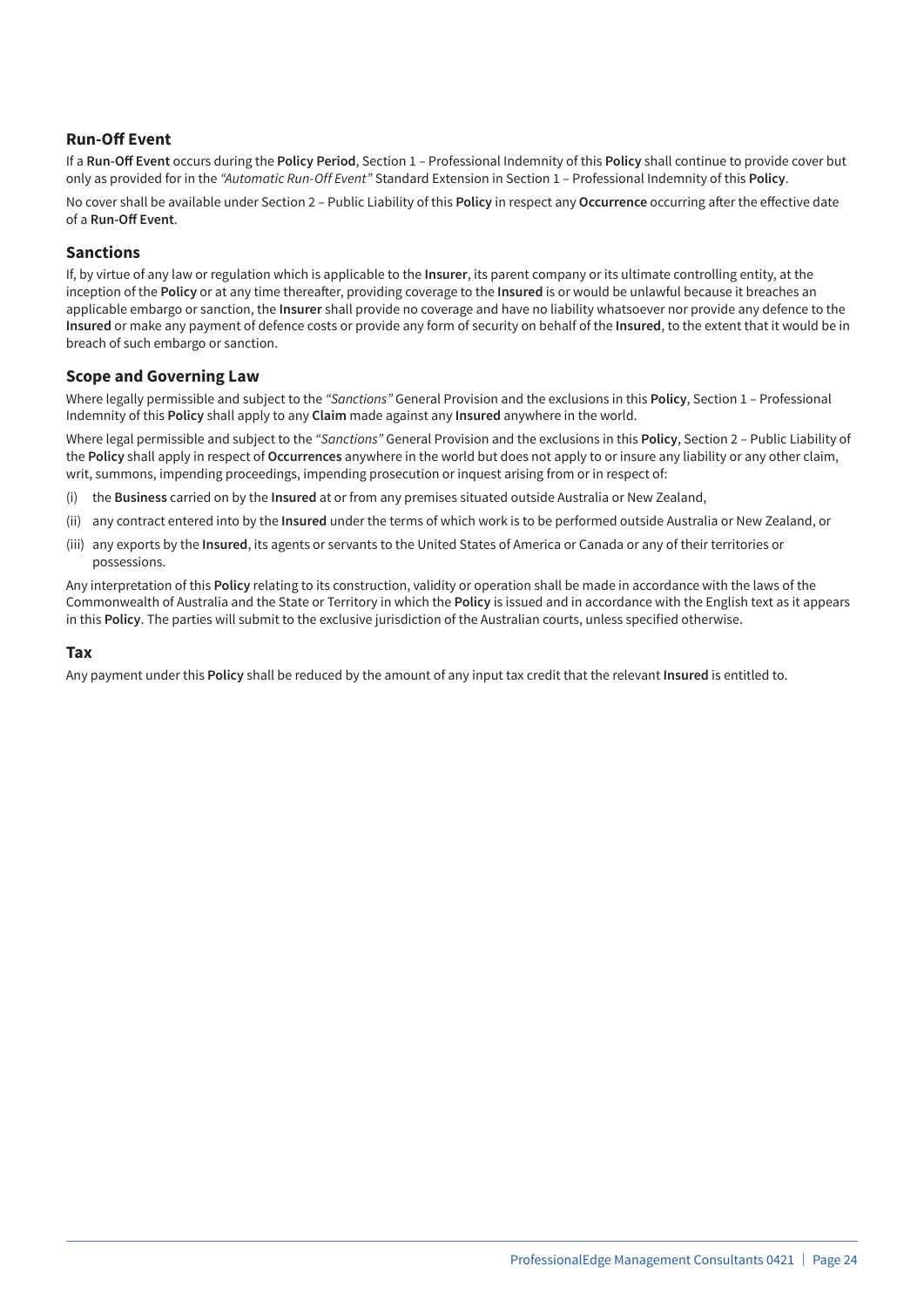## Section 8 – Definitions

#### The following Definitions shall apply to this **Policy**:

| Term(s)                      | <b>Meaning</b>                                                                                                                                                                                                                                                                                                                                                                                                                                                                                                                                                                                                                                                                                                                                                                                                                                                                                                                                                                                                                                                                                                         |
|------------------------------|------------------------------------------------------------------------------------------------------------------------------------------------------------------------------------------------------------------------------------------------------------------------------------------------------------------------------------------------------------------------------------------------------------------------------------------------------------------------------------------------------------------------------------------------------------------------------------------------------------------------------------------------------------------------------------------------------------------------------------------------------------------------------------------------------------------------------------------------------------------------------------------------------------------------------------------------------------------------------------------------------------------------------------------------------------------------------------------------------------------------|
| <b>Advertising Liability</b> | means:<br>(i) libel, slander, defamation;<br>(ii) infringement or copyright of title or slogan;<br>(iii) piracy or unfair competition or idea misappropriation under an implied contract;<br>(iv) invasion of privacy,<br>committed or alleged to have been committed during the Policy Period in any advertisement, publicity<br>article, broadcast or telecast and arising out of the Insured's advertising activities or any advertising<br>activities conducted on behalf of the Insured, in the course of advertising the Insured Products, goods or<br>services.                                                                                                                                                                                                                                                                                                                                                                                                                                                                                                                                                 |
| Agent                        | means any natural person, company or other entity who has or had a written contract with the Policyholder<br>or any Subsidiary to provide Professional Services, but solely limited to such Professional Services for and<br>on behalf of Policyholder or any Subsidiary.                                                                                                                                                                                                                                                                                                                                                                                                                                                                                                                                                                                                                                                                                                                                                                                                                                              |
| Aircraft                     | means any vessel, hovercraft, craft or thing designed to transport persons or property in or through the air<br>or space.                                                                                                                                                                                                                                                                                                                                                                                                                                                                                                                                                                                                                                                                                                                                                                                                                                                                                                                                                                                              |
| <b>Bodily Injury</b>         | means physical injury, sickness, disease or death; and if arising out of the foregoing, nervous shock,<br>emotional distress, mental anguish or mental injury.                                                                                                                                                                                                                                                                                                                                                                                                                                                                                                                                                                                                                                                                                                                                                                                                                                                                                                                                                         |
| <b>Business Premises</b>     | that part of the premises owned or leased or rented by the Policyholder from which the Policyholder carries<br>on the Professional Services.                                                                                                                                                                                                                                                                                                                                                                                                                                                                                                                                                                                                                                                                                                                                                                                                                                                                                                                                                                           |
| Claim                        | means any:<br>(i) written demand; or<br>(ii) civil or administrative proceedings,<br>that seeks compensation to a Third Party first made or brought against the Insured during the Policy Period.                                                                                                                                                                                                                                                                                                                                                                                                                                                                                                                                                                                                                                                                                                                                                                                                                                                                                                                      |
| Company                      | means the Policyholder and any Subsidiary.                                                                                                                                                                                                                                                                                                                                                                                                                                                                                                                                                                                                                                                                                                                                                                                                                                                                                                                                                                                                                                                                             |
| <b>Computer Systems</b>      | means any computer hardware, software or any components thereof that are linked together through a<br>network of two or more devices accessible through the Internet or internal network or that are connected<br>through data storage or other peripheral devices which are owned, operated, controlled or leased by the<br>Company.<br>Company's Computer System also includes:<br>(i) any Third Party computer or electronic device (including mobile phones, tablets or computers owned or<br>controlled by an employee of the Company) used to access the Company's Computer System or Data<br>contained therein, but only to the extent such computer or device is used for that purpose;<br>(ii) any employee "Bring Your Own Device" used to access the Company's Computer System or Data<br>contained therein, but only to the extent such device is used for that purpose; and<br>(iii) any cloud service or other hosted computer resources, used by the Company and operated by a Third<br>Party service provider under a written contract between such a Third Party service provider and the<br>Company. |
| <b>Continuity Date</b>       | means, where and if the Insured has had Continuous Cover, the date at which Continuous Cover<br>commenced or the date specified as the Continuity Date in the Policy Schedule, whichever is the earlier.                                                                                                                                                                                                                                                                                                                                                                                                                                                                                                                                                                                                                                                                                                                                                                                                                                                                                                               |
| <b>Continuous Cover</b>      | where the Insured has maintained continuous professional indemnity insurance in respect of the<br>Professional Services, unbroken for successive periods and without interruption until the inception of this<br>Policy.                                                                                                                                                                                                                                                                                                                                                                                                                                                                                                                                                                                                                                                                                                                                                                                                                                                                                               |
| <b>Damages</b>               | means any amount that an Insured shall be legally liable to pay as compensation to a Third Party in respect<br>of judgments rendered against an Insured, or for settlements which conform with the consent requirements<br>set out in the "Claims" Conditions.                                                                                                                                                                                                                                                                                                                                                                                                                                                                                                                                                                                                                                                                                                                                                                                                                                                         |
| Data                         | means any electronically stored digital or digitised information or media stored on the Company's Computer<br>System or, an Outside Service Provider Computer System.                                                                                                                                                                                                                                                                                                                                                                                                                                                                                                                                                                                                                                                                                                                                                                                                                                                                                                                                                  |
| <b>Defence Costs</b>         | means reasonable fees, costs and expenses incurred by or on behalf of the Insured in the investigation,<br>defence, adjustment, settlement or appeal of any Claim or of any other claim, writ, summons, impending<br>proceedings, impending prosecution or inquest arising directly from an Occurrence. "Defence Costs" shall<br>not mean any internal or overhead expenses of any Insured or the costs of any Insured's time.                                                                                                                                                                                                                                                                                                                                                                                                                                                                                                                                                                                                                                                                                         |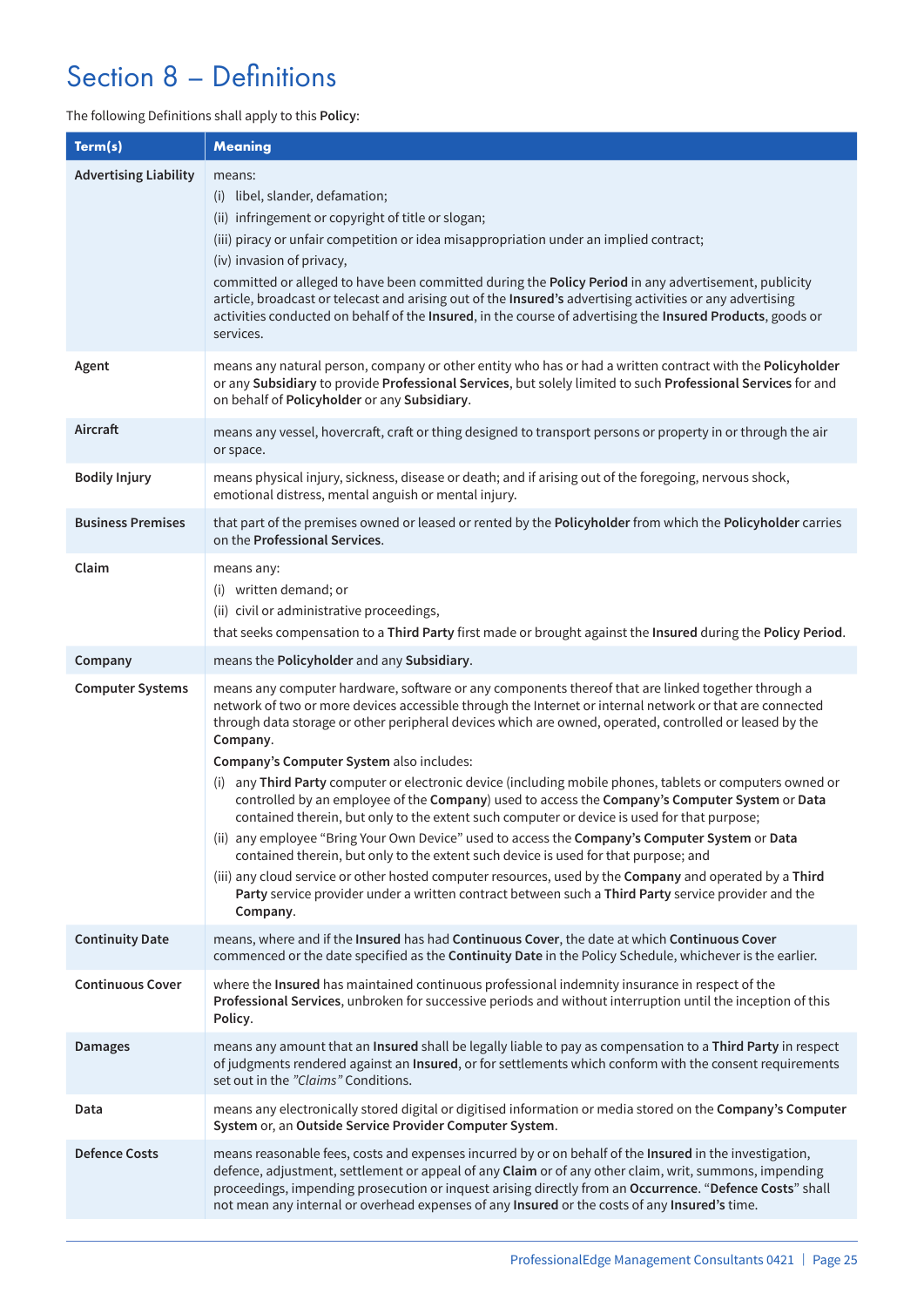| Term(s)                                         | <b>Meaning</b>                                                                                                                                                                                                                                                                                                                                                                                                                                                                                                                                                                                                                                                                   |
|-------------------------------------------------|----------------------------------------------------------------------------------------------------------------------------------------------------------------------------------------------------------------------------------------------------------------------------------------------------------------------------------------------------------------------------------------------------------------------------------------------------------------------------------------------------------------------------------------------------------------------------------------------------------------------------------------------------------------------------------|
| <b>Direct Financial Loss</b>                    | means direct financial loss caused by the loss of any currency, coins, bank notes, bullion, cheques, travellers'<br>cheques, money orders, postal orders, precious metals, stamps, coupons or Securities owned by the<br>Policyholder or any Subsidiary.                                                                                                                                                                                                                                                                                                                                                                                                                         |
|                                                 | "Direct Financial Loss" does not include: (i) cryptocurrency, wages, salaries or other remuneration or<br>benefits paid by the Policyholder or any Subsidiary to its Employees, partners, principals or directors; (ii)<br>complete or partial non-payment or default under any credit arrangement; or (iii) any costs, fees or other<br>expenses incurred by the Insured in prosecuting or defending any demand, claim or legal proceeding<br>resulting from a Direct Financial Loss which is covered under this Policy.                                                                                                                                                        |
| <b>Dishonest Act</b>                            | means any fraudulent or dishonest act committed by an Employee other than a volunteer (acting alone or<br>in collusion with others) with the principal intent to cause the Policyholder or any Subsidiary to sustain a<br>Direct Financial Loss and results in the Employee making an improper financial gain for themselves or for<br>any other individual or entity intended by the Employee to receive such gain.                                                                                                                                                                                                                                                             |
| Discovered,<br>Discovers or<br><b>Discovery</b> | means when any of the Policyholder's, or a Subsidiary's partners, principals, directors, officers, departmental<br>seniors, senior managers or equivalent (who are not in collusion with an Employee who has or is attempting<br>to commit a Dishonest Act) first becomes aware of any facts which would cause a reasonable person to<br>assume that a Direct Financial Loss which may be covered under this Policy has been or is likely to be<br>incurred, even though the exact amount or details of the Direct Financial Loss are not known at the time the<br>person first became aware of such facts. The first Discovery constitutes Discovery by each and every Insured. |
| <b>Documents</b>                                | means all documents of any nature whatsoever including computer record and electronic or digitised data;<br>but does not include any currency, negotiable instruments or records thereof.                                                                                                                                                                                                                                                                                                                                                                                                                                                                                        |
| Employee                                        | For Section 1 - Professional Indemnity only means any:                                                                                                                                                                                                                                                                                                                                                                                                                                                                                                                                                                                                                           |
|                                                 | (i) natural person, other than a director partner or principal, who is or has been expressly engaged as an<br>employee under a contract of employment with the Policyholder or any Subsidiary; and                                                                                                                                                                                                                                                                                                                                                                                                                                                                               |
|                                                 | (ii) contractor or consultant who:<br>(a) has a written contract with the Policyholder or Subsidiary to perform Professional Services solely for                                                                                                                                                                                                                                                                                                                                                                                                                                                                                                                                 |
|                                                 | and on behalf of an Insured;                                                                                                                                                                                                                                                                                                                                                                                                                                                                                                                                                                                                                                                     |
|                                                 | (b) a deemed worker under the workers compensation laws of the Commonwealth of Australia or State<br>or Territory in which the contractor or consultant is performing Professional Services on behalf of any<br>Policyholder or Subsidiary; and                                                                                                                                                                                                                                                                                                                                                                                                                                  |
|                                                 | (c) volunteer solely under the direction and direct supervision of the Policyholder or any Subsidiary.                                                                                                                                                                                                                                                                                                                                                                                                                                                                                                                                                                           |
|                                                 | For Section 2 - Public Liability only means any natural person who is or has been expressly engaged as an<br>employee under a contract of employment with the Policyholder or any Subsidiary.                                                                                                                                                                                                                                                                                                                                                                                                                                                                                    |
| Family                                          | means any parent or dependant, child, sibling, spouse or partner of an Insured.                                                                                                                                                                                                                                                                                                                                                                                                                                                                                                                                                                                                  |
| Fraud/Dishonesty                                | means any actual or alleged fraudulent or dishonest conduct.                                                                                                                                                                                                                                                                                                                                                                                                                                                                                                                                                                                                                     |
| <b>Inquiry</b>                                  | means an administrative or regulatory proceeding or official investigation into the performance of Professional<br>Services of the Policyholder or Subsidiary, and that the Policyholder or Subsidiary are compelled to attend.                                                                                                                                                                                                                                                                                                                                                                                                                                                  |
| <b>Inquiry Costs</b>                            | means reasonable and necessary fees, costs, expenses incurred by the Insured with the prior written consent<br>of the <b>Insurer</b> .                                                                                                                                                                                                                                                                                                                                                                                                                                                                                                                                           |
| <b>Insured</b>                                  | means:                                                                                                                                                                                                                                                                                                                                                                                                                                                                                                                                                                                                                                                                           |
|                                                 | (i) the Policyholder or any Subsidiary;                                                                                                                                                                                                                                                                                                                                                                                                                                                                                                                                                                                                                                          |
|                                                 | (ii) any natural person, who is or has been a principal, partner or director of the Policyholder or any<br>Subsidiary;                                                                                                                                                                                                                                                                                                                                                                                                                                                                                                                                                           |
|                                                 | (iii) any Employee; and                                                                                                                                                                                                                                                                                                                                                                                                                                                                                                                                                                                                                                                          |
|                                                 | (iv) any temporary contract labour, self-employed persons, labour-only subcontractors, solely under contract<br>with, and under the direction and direct supervision of the Policyholder or any Subsidiary;                                                                                                                                                                                                                                                                                                                                                                                                                                                                      |
|                                                 | but only when providing Professional Services in the foregoing capacities.                                                                                                                                                                                                                                                                                                                                                                                                                                                                                                                                                                                                       |
|                                                 | "Insured" also includes the lawful spouse or domestic partner in the event of death or incapacitation of an<br>Insured or any estate, or legal representatives of any Insured described in (ii) and (iii) of this definition with<br>respect to the Insured's provision of Professional Services in any such capacity.                                                                                                                                                                                                                                                                                                                                                           |
|                                                 |                                                                                                                                                                                                                                                                                                                                                                                                                                                                                                                                                                                                                                                                                  |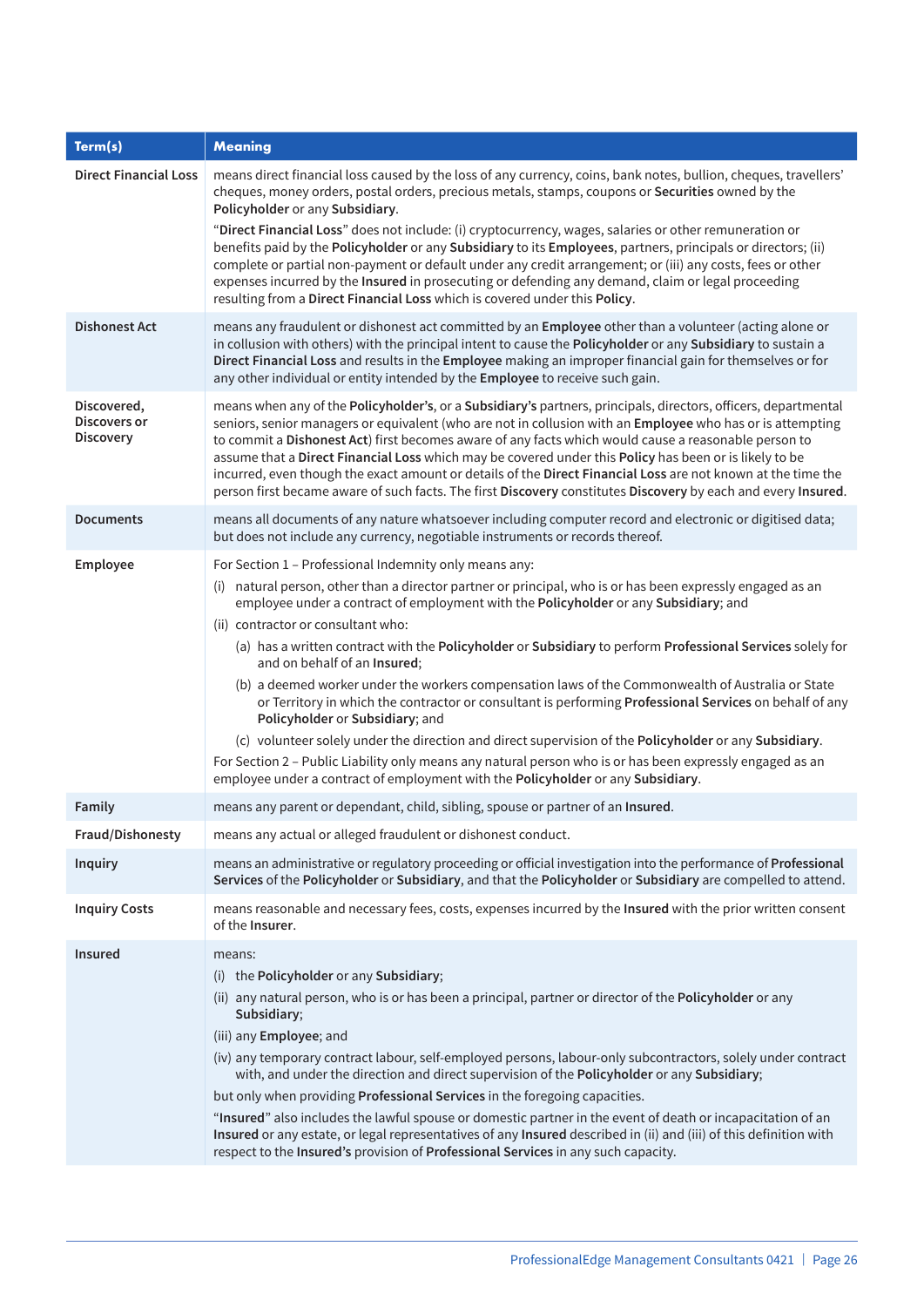| Term(s)                                    | <b>Meaning</b>                                                                                                                                                                                                                                                                                                                                                                                                                                                                                                                                                                                                                                                                                                      |
|--------------------------------------------|---------------------------------------------------------------------------------------------------------------------------------------------------------------------------------------------------------------------------------------------------------------------------------------------------------------------------------------------------------------------------------------------------------------------------------------------------------------------------------------------------------------------------------------------------------------------------------------------------------------------------------------------------------------------------------------------------------------------|
| <b>Insured Products</b>                    | means anything, including any packaging or container thereof (after it has ceased to be in the possession<br>or control of the Insured) manufactured, grown, extracted, produced, processed, assembled, constructed,<br>erected, installed, repaired, serviced, treated, sold, supplied, resupplied or distributed by the Insured.                                                                                                                                                                                                                                                                                                                                                                                  |
| Insurer                                    | means AIG Australia Limited ABN 93 004 727 753, AFSL 381686, of Level 19, 2 Park Street, Sydney, NSW 2000.                                                                                                                                                                                                                                                                                                                                                                                                                                                                                                                                                                                                          |
| Intellectual<br><b>Property Rights</b>     | means:<br>(i) any intellectual property, licenses, copyright, trademark, service mark, registered designs, CAD drawings,<br>drawings, patents, pass off;<br>(ii) Trade Secrets; and<br>(iii) confidentiality,<br>of any Third Party.                                                                                                                                                                                                                                                                                                                                                                                                                                                                                |
| <b>Internet Operations</b>                 | means the following:<br>(i) use of electronic mail systems by the Insured's Employees, including part-time and temporary staff, and<br>others within the Insured's organisation;<br>(ii) access through the Insured's network to the world wide web or a public internet site by the Insured's<br>Employees, including part-time and temporary staff, and others within the Insured's organisation;<br>(iii) access to the Insured's intranet (meaning internal company information and computing resources) which<br>is made available through the world wide web for the Insured's customers or other outside the Insured's<br>organisation; and<br>(iv) the operation and maintenance of the Insured's web site. |
| <b>Limit of Liability</b>                  | means the amount specified as such in the Schedule.                                                                                                                                                                                                                                                                                                                                                                                                                                                                                                                                                                                                                                                                 |
| Misleading or<br><b>Deceptive Conduct</b>  | means any actual or alleged misleading or deceptive conduct at law or under the Competition and Consumer<br>Act 2010 (Cth), Corporations Act 2001 (Cth), Australian Securities and Investments Commission Act 2001 (Cth), or<br>any similar provisions in the States' Fair Trading Acts.                                                                                                                                                                                                                                                                                                                                                                                                                            |
| Money                                      | means any currency, coins, bank notes, bullion, cheques, travellers' cheques, money orders, postal orders,<br>precious metals, stamps, coupons or cryptocurrencies.                                                                                                                                                                                                                                                                                                                                                                                                                                                                                                                                                 |
| <b>Motor Vehicle</b>                       | means any type of machine on wheels or on caterpillar tracks made or intended to be propelled by means<br>other than manual or animal power.                                                                                                                                                                                                                                                                                                                                                                                                                                                                                                                                                                        |
| Occurrence                                 | means an event, including continuous or repeated exposure to substantially the same general conditions,<br>which results in Personal Injury, or Property Damage neither expected not intended from the Insured's<br>standpoint.                                                                                                                                                                                                                                                                                                                                                                                                                                                                                     |
| Organisation                               | means any parent company or other entity which is or has been at any time directly or indirectly owned,<br>controlled or managed by any Insured.                                                                                                                                                                                                                                                                                                                                                                                                                                                                                                                                                                    |
| <b>Outside Service</b><br>Provider ('OSP') | an entity which is not owned, operated or controlled by the Company that the Company has appointed to<br>provide specified services (including webhosting, payment processing and IT security data collection, data<br>processing, delegation of data processing, storage of data and/or deletion or destruction of data) which<br>would otherwise be provided internally whether based on an express contractual agreement, but only to the<br>extent of the provision of such services.                                                                                                                                                                                                                           |
| Personal Injury                            | means:<br>(i) Bodily Injury;<br>(ii) false arrest, false imprisonment, malicious prosecution and humiliation;<br>(iii) libel, slander, defamation of character;<br>(iv) wrongful entry or wrongful eviction or other invasion of the right of private occupancy;<br>(v) assault and battery not committed by or at the direction of the Insured unless committed for the purpose<br>of preventing or eliminating danger to persons or property,<br>which occurs during the Policy Period.                                                                                                                                                                                                                           |
| <b>Policy</b>                              | means this document the Policy Schedule and any endorsement or notice we give you in writing.                                                                                                                                                                                                                                                                                                                                                                                                                                                                                                                                                                                                                       |
| <b>Policy Period</b>                       | means the period of time specified in the Schedule unless the Policy is cancelled in which event the Policy<br>Period will end on the effective date of the cancellation.                                                                                                                                                                                                                                                                                                                                                                                                                                                                                                                                           |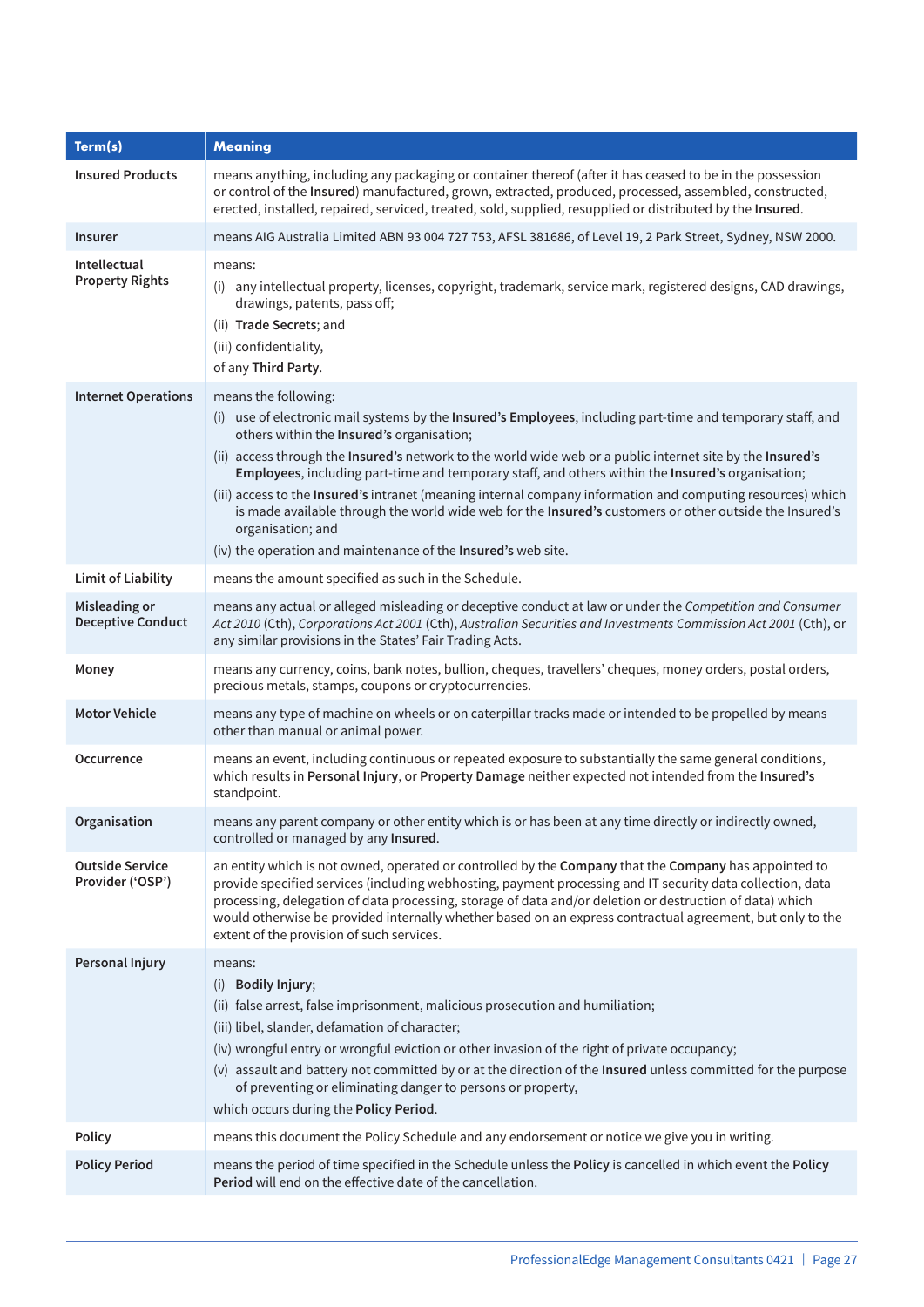| Term(s)                                       | <b>Meaning</b>                                                                                                                                                                                                                                                                                                                                                                                                                                                                                                                                                                                                                                                                                                         |
|-----------------------------------------------|------------------------------------------------------------------------------------------------------------------------------------------------------------------------------------------------------------------------------------------------------------------------------------------------------------------------------------------------------------------------------------------------------------------------------------------------------------------------------------------------------------------------------------------------------------------------------------------------------------------------------------------------------------------------------------------------------------------------|
| Policyholder                                  | means the entity or natural person specified as such in the Schedule.                                                                                                                                                                                                                                                                                                                                                                                                                                                                                                                                                                                                                                                  |
| <b>Pollutants</b>                             | means, but is not limited to, any solid, liquid, biological, radiological, gaseous or thermal irritant or<br>contaminant whether occurring naturally or otherwise, including asbestos, smoke, vapour, soot, fibres,<br>mould, spores, fungus, germs, fumes, acids, alkalis, nuclear or radioactive material of any sort, chemicals or<br>waste. "Waste" includes, but is not limited to, material to be recycled, reconditioned or reclaimed.                                                                                                                                                                                                                                                                          |
| Premium                                       | means the amount specified as such in the Schedule and any premium adjustment reflected in an<br>Endorsement to this Policy.                                                                                                                                                                                                                                                                                                                                                                                                                                                                                                                                                                                           |
| Professional<br><b>Services</b>               | means the following management consulting services:<br>business and change management consultancy and analysis;<br>(i)<br>(ii) research and data collection consultancy;<br>(iii) operational, structural, policies, communication and information consultancy;<br>(iv) business goals, objectives, policies, and functional consultancy;<br>(v) human resources consultancy;<br>(vi) strategic company development;<br>(vii) running focus groups and facilitating workshops;<br>(viii) preparation of proposals and presentations;<br>(ix) compliance and audit consulting; and<br>(x) business recommendations and implementation of resolutions to such issues,<br>including project management of above services. |
| Proportionate<br><b>Liability Legislation</b> | means the following legislation, as amended from time to time: Civil Liability Act 2002 (NSW) Pt 4, Wrongs Act<br>1958 (Vic) Pt IVAA, Civil Liability Act 2002 (WA) Pt 1F, Civil Liability Act 2003 (Qld) Pt 2, Civil Law (Wrongs) Act 2002<br>(ACT) Ch 7A, Proportionate Liability Act 2005 (NT), Civil Liability Act 2002 (Tas) Part 9A, Law Reform (Contributory<br>Negligence and Apportionment of Liability) Act 2001 (SA) Pt 3, Competition and Consumer Act 2010 (Cth),<br>Development Act 1993 (SA) s72, Building Act 2004 (ACT) s141 and Building Act 2000 (Tas) s252, and any similar<br>legislation.                                                                                                        |
| <b>Property Damage</b>                        | means<br>a) physical damage to or destruction of tangible property including the loss of use of that property thereof.<br>All such loss of use shall be deemed to happen at the time of the physical damage that caused it; or<br>b) loss of use of tangible property which has not been physically damaged or destroyed provided such loss<br>of use is caused by physical damage to or destruction of other tangible property which first happened during<br>the Policy Period.                                                                                                                                                                                                                                      |
| Retention                                     | means the amount specified as such in the Schedule.                                                                                                                                                                                                                                                                                                                                                                                                                                                                                                                                                                                                                                                                    |
| <b>Retroactive Date</b>                       | means the date specified as such in the Schedule.                                                                                                                                                                                                                                                                                                                                                                                                                                                                                                                                                                                                                                                                      |
| <b>Run-Off Event</b>                          | means where the Policyholder:<br>(i) ceases to exist, operate or provide Professional Services; or<br>(ii) consolidates with, merges into, or sells more than fifty percent (50%) of its assets or equity to, any other<br>person or group of persons acting in concert.                                                                                                                                                                                                                                                                                                                                                                                                                                               |
| <b>Securities</b>                             | means any negotiable or non-negotiable instruments or contracts representing Money or other property<br>including but not limited to shares, preference shares, stocks, debentures, warrants, options, bonds,<br>promissory notes or other equity or debt security.                                                                                                                                                                                                                                                                                                                                                                                                                                                    |
| Senior Lawyer                                 | means a senior lawyer to be mutually agreed upon by the Insurer and relevant Insured, or in the absence<br>of agreement, to be appointed by the nominee of the law society (or similar organisation) selected by the<br>Insurer.                                                                                                                                                                                                                                                                                                                                                                                                                                                                                       |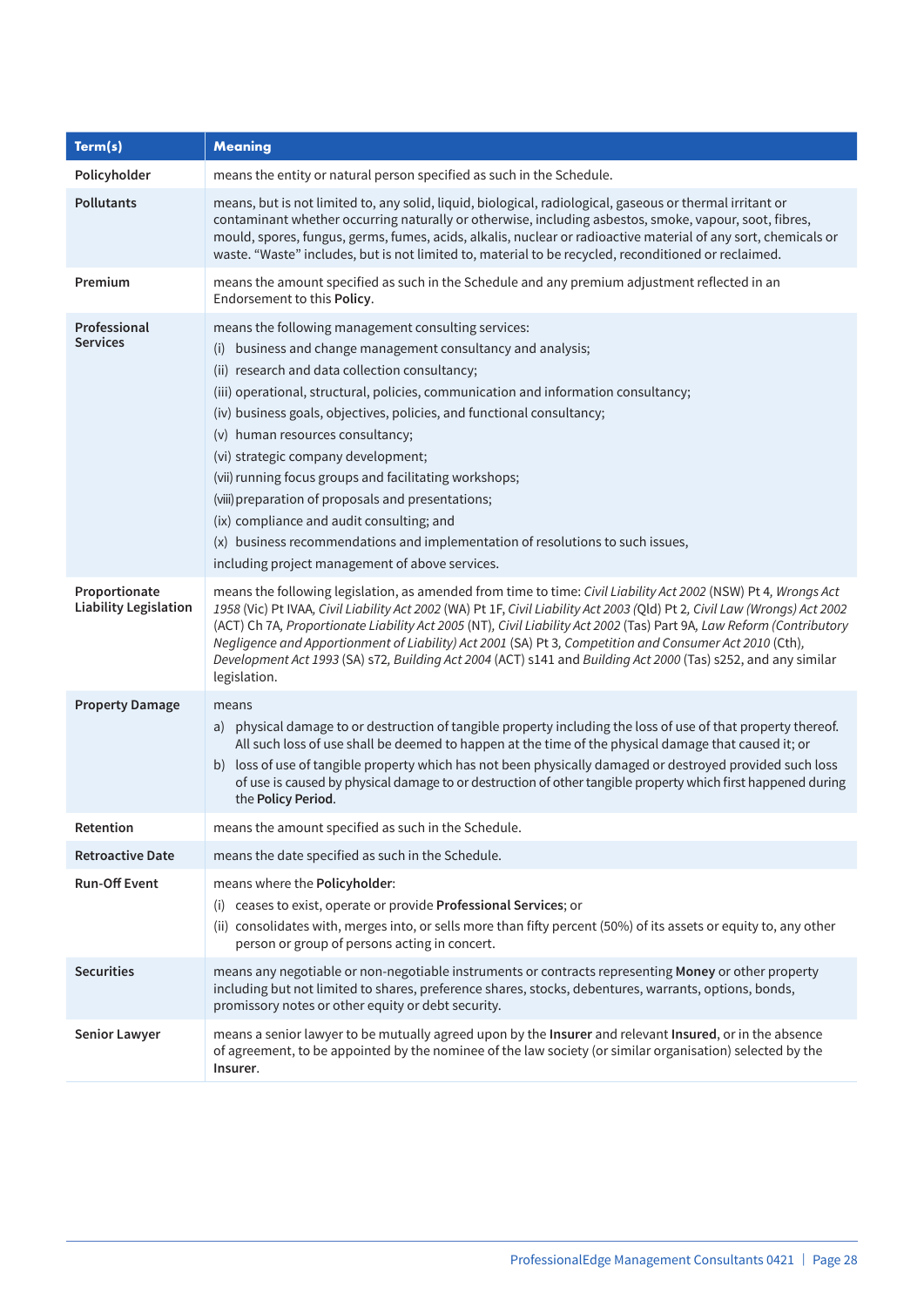| Term(s)              | <b>Meaning</b>                                                                                                                                                                                                                                                                                                                                                                                                                                                                                                                                                                                      |
|----------------------|-----------------------------------------------------------------------------------------------------------------------------------------------------------------------------------------------------------------------------------------------------------------------------------------------------------------------------------------------------------------------------------------------------------------------------------------------------------------------------------------------------------------------------------------------------------------------------------------------------|
| Subsidiary           | means companies in which the Policyholder either directly, or indirectly through one or more of its<br>Subsidiaries, currently or previously;<br>controls the composition of the board of directors;<br>(i)<br>(ii) controls more than half of the voting power; or<br>(iii) holds more than half of the issued share capital.<br>For any Subsidiary or any Insured thereof, cover under this Policy shall only apply to a Claim or loss insured<br>by this Policy arising from the performance of Professional Services by such entity or company while it is a<br>Subsidiary of the Policyholder. |
| <b>Third Party</b>   | means any entity or natural person; provided, however, Third Party does not mean any:<br>(i) Insured; or<br>(ii) other entity or natural person having a direct or indirect financial interest or executive role in the<br>operation of the Policyholder or any Subsidiary.                                                                                                                                                                                                                                                                                                                         |
| <b>Tool of Trade</b> | means any Motor Vehicle which has a tool or plant forming part of or attached to or used in connection with<br>it while such tool or plant is engaged on a work site, but does not include:<br>Motor Vehicles whilst in transit to or from any worksite; or<br>(i)<br>(ii) Motor Vehicles used for transport or haulage.                                                                                                                                                                                                                                                                            |
| <b>Trade Secret</b>  | means information that derives independent economic value, actual or potential, from not being generally<br>known and not being readily ascertainable through proper means by other persons.                                                                                                                                                                                                                                                                                                                                                                                                        |
| <b>Trust</b>         | means any entity or trustee or former trustee of a trust which is or has been at any time directly or indirectly<br>owned, controlled or managed by any:<br>(a) Insured;<br>(b) Family; or<br>(c) Organisation,<br>or of a trust where an Insured or any Family is a beneficiary or the appointor.                                                                                                                                                                                                                                                                                                  |
| Watercraft           | means any vessel, craft or thing made or intended to float on or in or travel on or through or under water.                                                                                                                                                                                                                                                                                                                                                                                                                                                                                         |